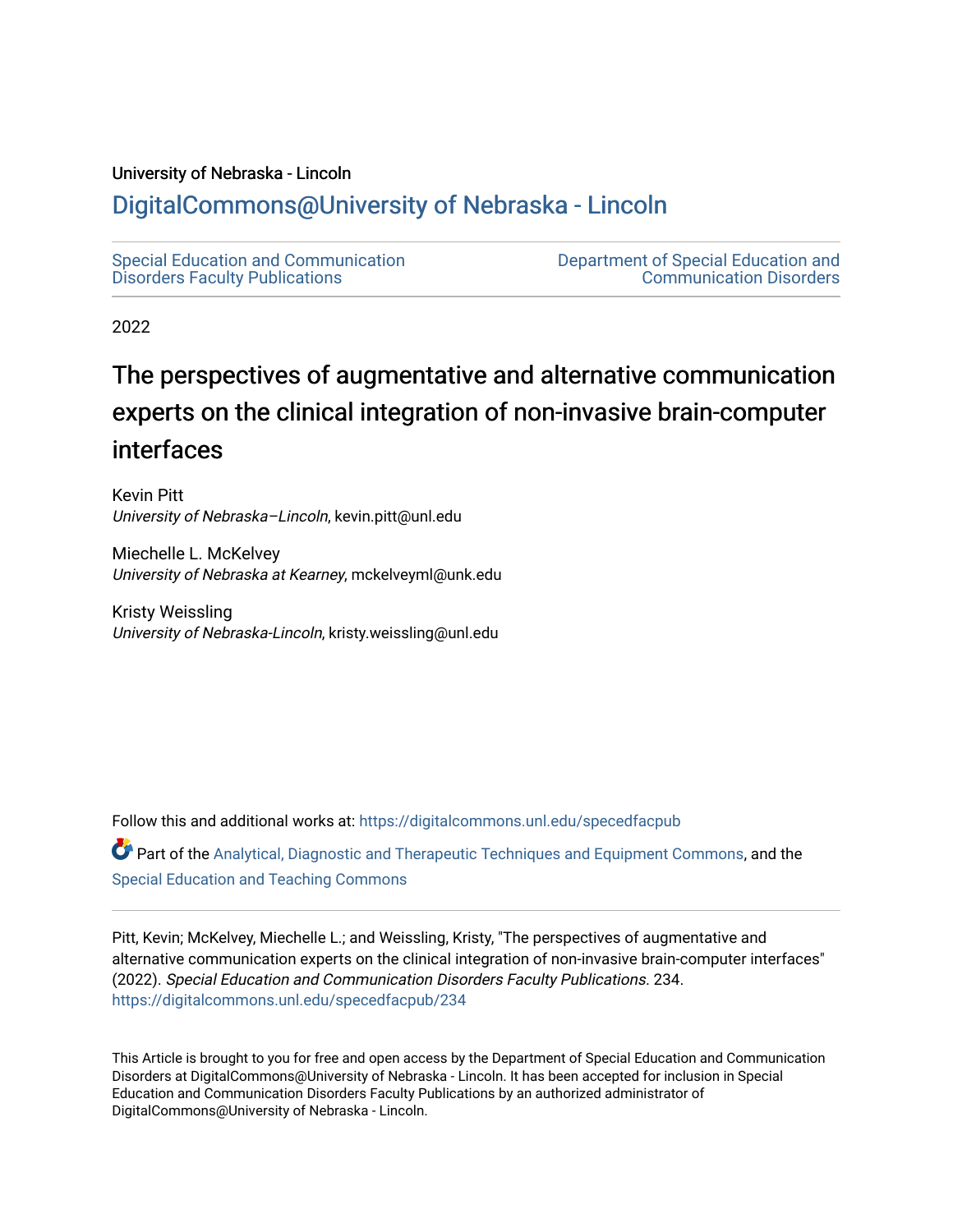

# **The perspectives of augmentative and alternative communication experts on the clinical integration of non-invasive brain-computer interfaces**

# Kevin M. Pitt,<sup>1</sup> Miechelle McKelvey,<sup>2</sup> & Kristy Weissling<sup>1</sup>

1 Department of Special Education and Communication Disorders, University of Nebraska–Lincoln, Lincoln, NE, USA

2 Department of Communication Disorders, University of Nebraska Kearney Kearney, NE, USA

*Correspondence —* Kevin M. Pitt kevin.pitt@unl.edu Department of Special Education and Communication Disorders, University of Nebraska–Lincoln, Lincoln, NE, USA

*ORCID* Kevin M. Pitt<http://orcid.org/0000-0003-3165-4093>

#### **Abstract**

As brain-computer interface for augmentative and alternative communication access (BCI-AAC) development continues to consider avenues for translation into the clinical setting, the perspectives of clinician experts in AAC should be considered. Therefore, 11 USA-based speech-language pathologists who are experts in AAC completed a semistructured interview along with Likert scale measures to assess their perspectives on BCI-AAC. The interviews and scales explored the potential impact of BCI-AAC, along with barriers and solutions to BCI-AAC implementation. Speech-language pathologists estimated that 1.5% to 50% of their caseload may benefit from BCI-AAC across various settings. Further, identified barriers and solutions included (a) BCI-AAC

doi:10.1080/2326263X.2022.2057758

Published in *Brain-Computer Interfaces* (2022)

Copyright © 2022 Informa UK Limited, trading as Taylor & Francis Group. Used by permission.

Submitted 13 September 2021; accepted 21 March 2022; published 11 April 2022.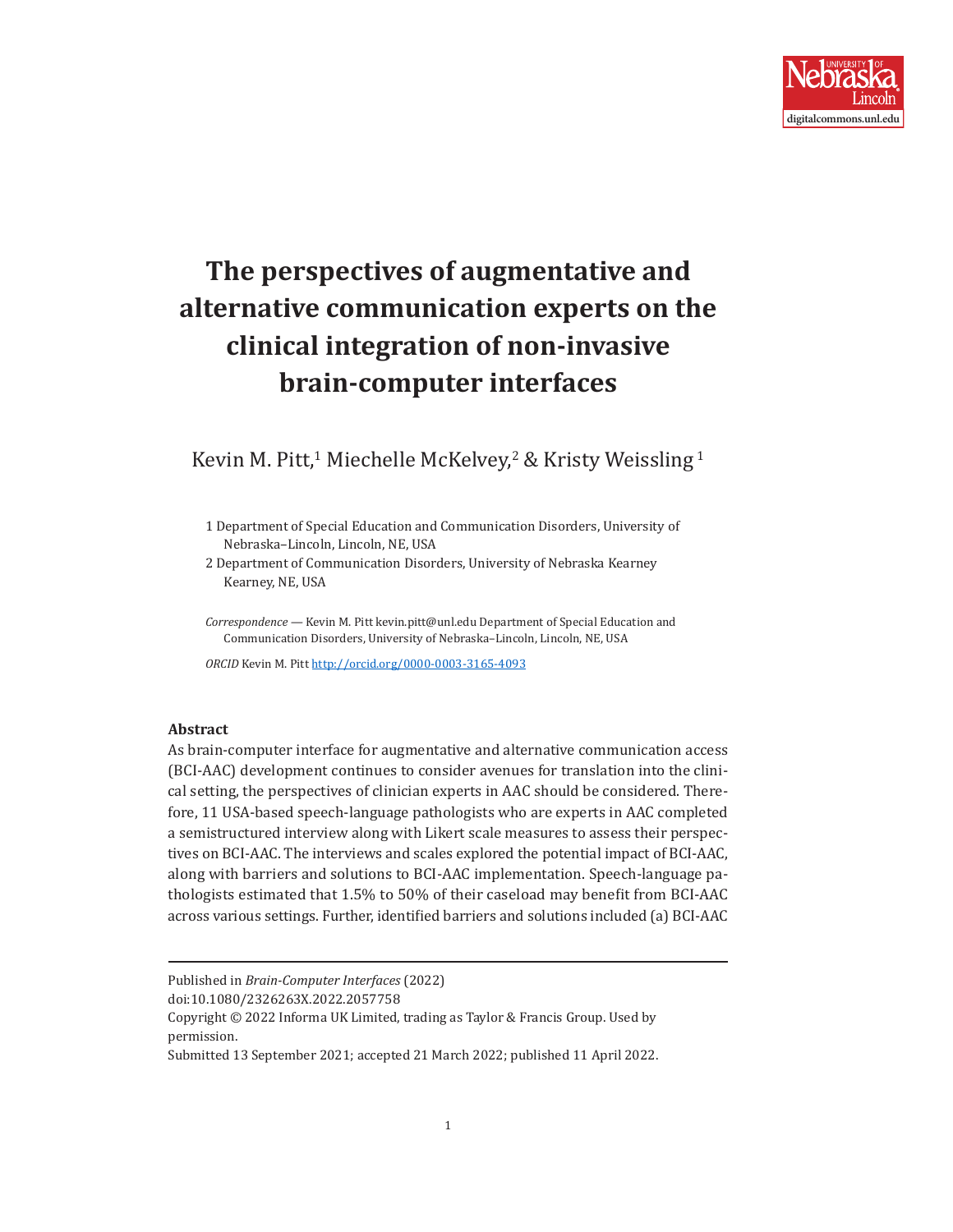implementation and support, (b) funding and access, (c) applicability and literacy skills, (d) assessment and training in supporting outcomes, and (e) motivation and customization. Results reinforce and extend existing directions for BCI-AAC translation such as user-centered assessment, stakeholder support, and populations who may benefit from intervention, such as children.

**Keywords:** Brain-computer interface, augmentative and alternative communication, funding; customization, translation; assessment, training; clinical

High technology augmentative and alternative communication (AAC) techniques utilize computer software to produce auditory and text-based messages that may give individuals with complex communication needs a voice to bolster their participation and overall well-being. For instance, an individual with severe physical impairments may access high technology AAC devices via eye-tracking systems to create messages by orienting their eyes on a desired communication item, such as a word or letter, and then perform a predetermined action for the item selection [e.g. an extended gaze fixation or dwell; 1]. The field of AAC serves a heterogeneous population of individuals who each present their own unique cognitive, sensorimotor profile and preferences. AAC intervention is not a one-size-fits-all process; rather, it is designed to maximize each individual's unique cognitive- sensory-motor and linguistic strengths to support communication success [2]. Currently, some individuals with complex communication needs may find existing AAC system access methods ineffective or inefficient due to severe physical impairments [e.g. 3, 4]. Thus, it is crucial that the field of AAC continue to explore new technologies, such as brain-computer interface technologies (BCI), to provide individuals with an efficient form of AAC access that matches their unique and changing profile across their life span [e.g. 5].

Non-invasive BCI for augmentative and alternative communication access (BCI-AAC) may provide an avenue for AAC device control without requiring physical movement. Non-invasive BCI-AAC commonly utilizes electroencephalography (EEG) techniques [e.g. 6]. To use EEG-based BCI-AAC techniques, the individual wears an EEG cap which records brain activity at the level of the scalp. The BCI-AAC software then extracts specific brain activities and translates that activity into communication device control, such as a letter selection or cursor movement. Different types of BCI-AAC devices are in development which target a range of brain activities, such as those associated visually evoked potentials and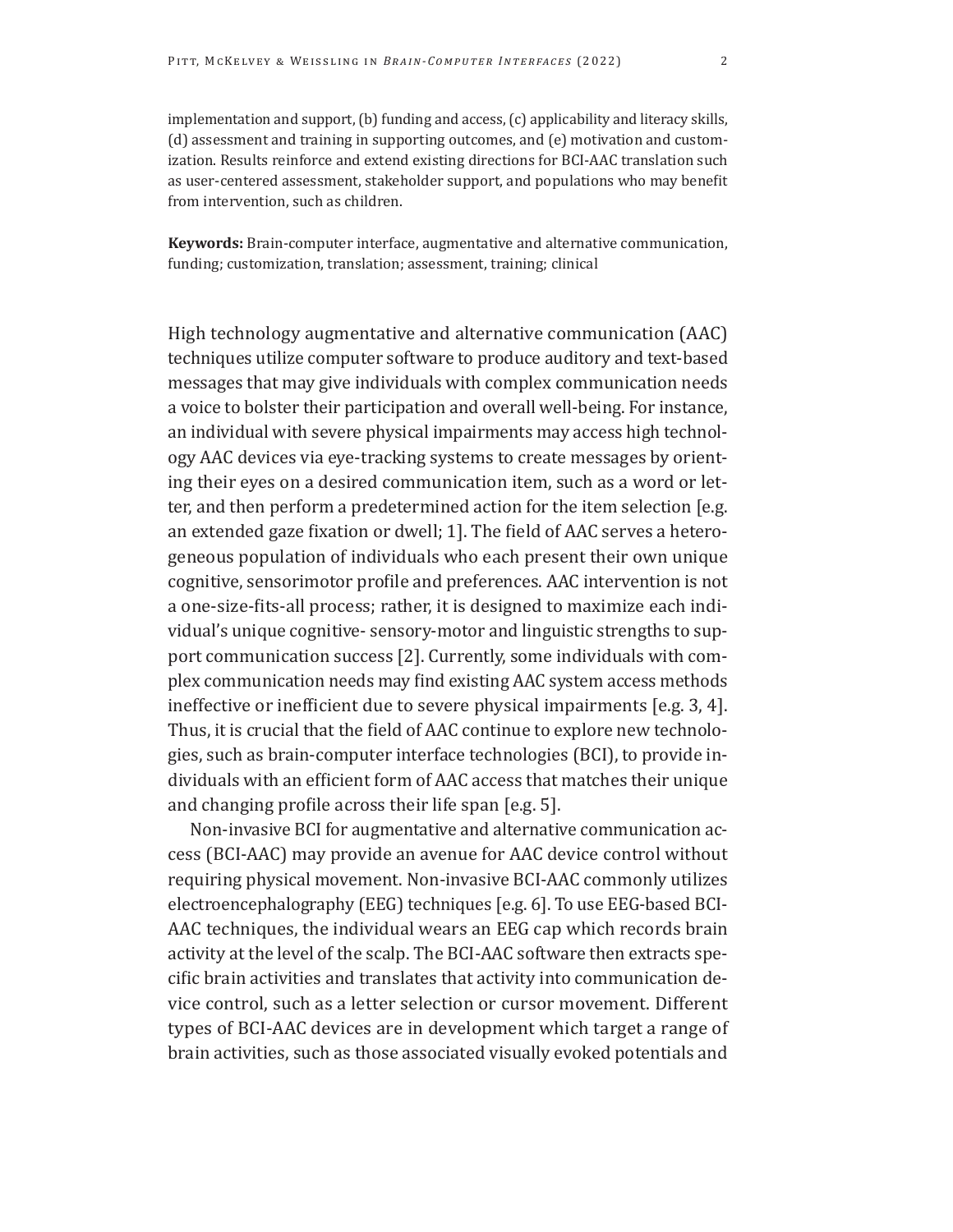modulation of one's attention (e.g. auditory and visual P300, steady state visually evoked potentials, and auditory steady state response), and sensorimotor modulations (e.g. though the performance of motor imagery or attempted/executed movements). One specific BCI-AAC example is based on the P300 event-related potential. Specifically, to control a P300 based BCI-AAC device, the individual focuses their attention on a desired or novel communication element (e.g. a specific letter in a grid), while all items within the grid are randomly highlighted. Approximately 300 ms after the target element is highlighted, a positive deflection occurs in the EEG signal. This positive deflection is known as the P300 event-related potential. After multiple target highlights, the BCI-AAC then selects the item co-occurring with the P300 brain response [7]. Other BCI-AAC techniques exist, but a detailed review of BCI-AAC techniques is beyond the range of this paper. Therefore, readers are referred to 8, and 2, for a review of commonly used BCI-AAC methods.

As BCI-AAC technology continues to progress in the home and laboratory setting [e.g. 9], it becomes increasingly important to consider the challenges and solutions associated with the translation of BCI-AAC technology to clinical practice [e.g. 10, 11]. The field of AAC is inherently multidisciplinary with optimal AAC services occurring with a team-based approach [12]. Further, incorporating a range of stakeholder perspectives, including those of AAC professionals, individuals using AAC, and their support networks, during research and development is a key element of implementation research and the translation of basic science innovations into real-world practice [13,14]. For example, both implementation science [e.g. 14] and user-centered design frameworks [e.g. 15–17] note the importance of iteratively including a range of stakeholders in BCI-AAC design development. Additionally, the inclusion of a variety of stakeholders assists with the development of research trajectories and enables multidisciplinary teams to pursue shared goals [18]. Therefore, to support user centered BCI-AAC design and development, BCI-AAC research has begun recognizing the importance of incorporating diverse feedback to elucidate individuals' experiences using BCI-AAC systems, existing barriers to everyday use, person-centered outcomes, and desired BCI-AAC functions to support participation [e.g. 3, 9, 10, 19–23].

BCI-AAC development may additionally benefit from identifying multidisciplinary clinical viewpoints including those of the professionals prescribing AAC systems [14,17]. Therefore, to date, a limited number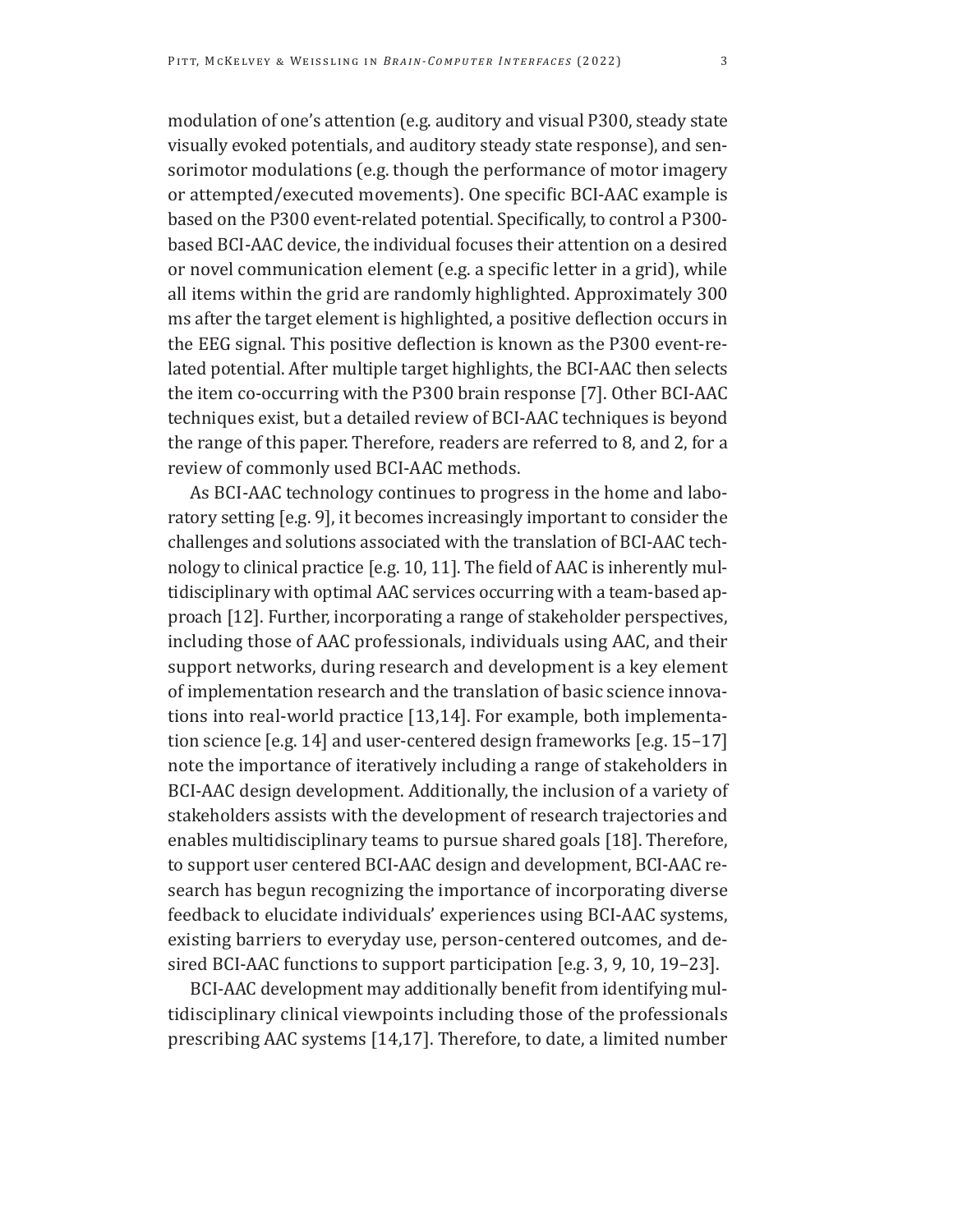of studies have sought the perspective of AAC interventionists regarding BCI-AAC development and translation [e.g. 4, 17, 24–26]. These studies have laid a crucial foundation for BCI-AAC research. Of most relevance, a survey by 25, identified that physician specialist caring for those with severe disability believed communication was an important priority for BCI applications. In addition, a focus group study by 26, explored the viewpoints of a heterogeneous range of rehabilitation professionals including 5 speech-language pathologists [SLPs). Their findings identify a range of considerations for BCI maturation, such as specific diagnoses of individuals who may benefit from BCI intervention, the use of multimodal systems, socially acceptable designs, and improving BCI set up, cost effectiveness, and portability. Further, as multiple barriers to BCI-AAC utilization persist, 26, note obstacles to BCI implementation. For example, their participants describe the negative impacts of cognitive impairment and extraneous movement on BCI control, the cognitive load associated with BCI use, and the need for increased levels of usability and reliability. More recently, an interview study by 4, evaluated the perspectives of two special education teachers, one teacher's aide, and one occupational therapist on BCI-AAC design and implementation. Their findings corroborated those of 26, discussing important concepts such as the need for technical support and effective training methods, bolstering usability and customization, along with developing systematic assessment procedures that incorporate multidisciplinary input. Further, 4, found that while participants indicated that BCI is still in the early stages of development, their experience with the BCI-AAC system parallels current AAC methods, describing that as eye-gaze technology has rapidly progressed toward clinical use these technologies may follow similar developmental paths.

Clinicians may be well suited to identify directions that put patient and family desires at the center of research [25]. As communication professionals who are part of the AAC team, SLPs who are AAC experts may provide valuable perspectives on current barriers to BCI-AAC implementation and provide future research directions for supporting the clinical success of BCI-AAC. Furthermore, AAC experts may serve a variety of clinical populations with severe physical impairments who use AAC. Therefore, they may provide a general snapshot regarding how many individuals on their caseload have difficulties with existing AAC access methods, in addition to providing details regarding current expectations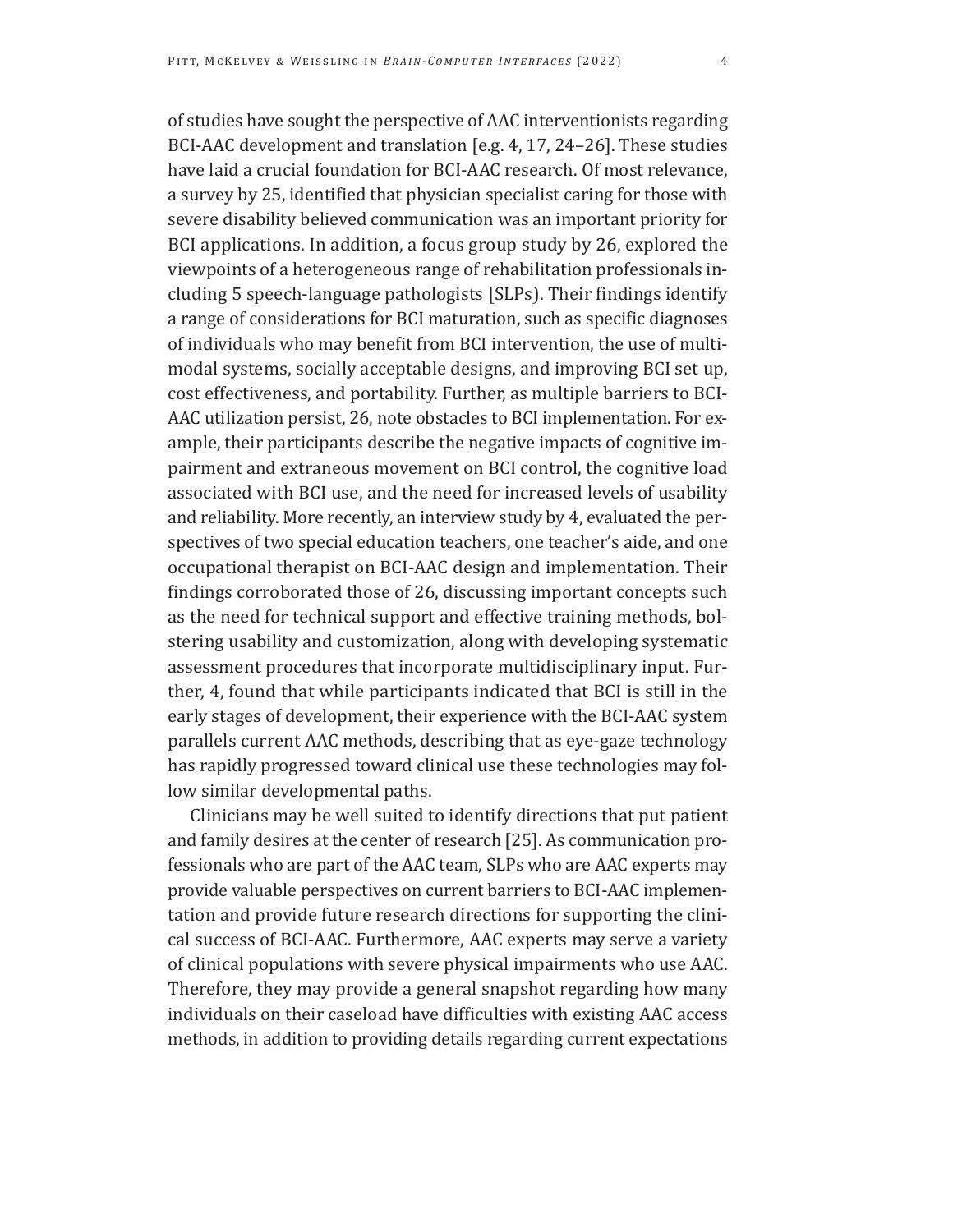for BCI-AAC devices and avenues to support translation. However, there is currently a paucity of information regarding the perspectives of SLPs who are clinical experts in AAC on BCI-AAC implementation. Therefore, the aim of this study was to investigate the perspectives of SLPs regarding the potential clinical impact of BCI-AAC and identify barriers and solutions to BCI-AAC use. These perspectives may help elucidate clinical attitudes towards BCI-AAC, promote avenues for human-computer interaction, and guide BCI-AAC research and development to support the effective integration of BCI-AAC to existing clinical practice.

# **1. Methods**

Our study included both qualitative semi-structured interviews (hereon referred to as interviews), alongside quantitative methods. Prior to the interview and Likert scale measures being completed, a short presentation about BCI-AAC was given to participants to provide an overview of BCI-AAC methods and provide context for stimulating discussion. This presentation also served to help standardize the knowledge of experts who participated in the study. The presentation included a general description of BCI-AAC recording and set up (e.g. common use of gel), and provided links to six public videos showing different P300, motor (imagery), and steady state visually evoked potential-based BCI-AACs in use, along with the control task to make an item selection (e.g. focus attention on the item they wish to select). Prior to the beginning of each interview, the lead author ensured that the participant viewed the presentation along with answering any questions participants had about the information. Participant interviews began only when any participant questions were answered, and they felt comfortable proceeding.

The interview guide was developed to fill gaps in current literature regarding (a) SLPs' expectations on the possible clinical impact of BCI-AAC and (b) barriers and solutions for BCI-AAC translation. Additionally, the researchers sought to further assess expectations regarding the potential impact of BCI-AAC on the clinical field of AAC, in general, and on participant's specific caseloads. Interviews were completed in a single session via video conferencing lasting approximately 45 minutes. All sessions were audio recorded. To facilitate systematic data collection, all interviews followed a guide. Recruitment began in January 2020, with the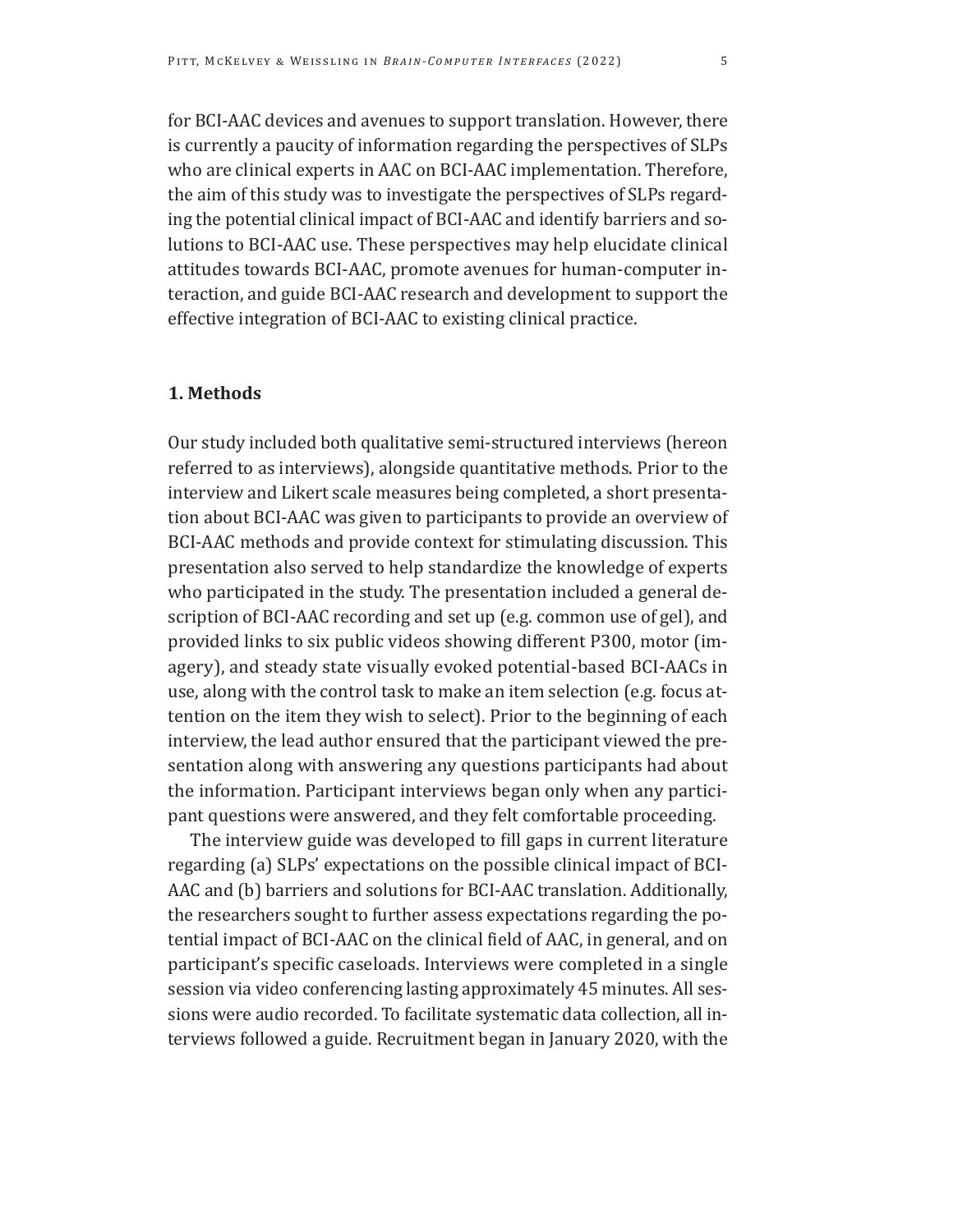lead author completing all interviews between January and May 2020. During interviews, the interviewer asked follow-up questions, and requested clarifications to ensure accurate coding and to further elucidate participants' perspectives.

In addition to the interview, participants completed Likert scales to measure their beliefs about (a) BCI-AAC techniques having the potential to improve the quality of life for a range of individuals who may benefit from AAC interventions and (b) the potential of BCI-AAC to improve the quality of life for those on their caseloads. Participants also rated their openness to implementing BCI-AAC technology in the future. Finally, participants were asked to indicate approximately what percentage of their caseload they thought could benefit from BCI-AAC access technology. All scale measures incorporated a 5-point Likert scale. For scales related to improvement, 1 indicated they *highly disagree* with the statement, and 5, *highly agree*. For openness to future BCI-AAC implementation, 1 indicated *very unlikely*, and 5, *extremely open*. See supplemental material A for the interview guide and associated rating scale questions.

# *1.1. Participants*

The participants for this research were 11 United States-based SLPs who were experts in AAC (10 females, 1 male: *M* = 44.5 years, *SD =* 9.8, range = 31–57). The researchers defined AAC experts as those who currently perform roles such as executing AAC research, helping prepare preservice students in AAC, helping prepare AAC policy, and/or having at least 50% of their caseloads dedicated to individuals using AAC, based on 1, and 12. AAC experts employed in a range of settings (e.g. hospital, school, private practice, rehabilitation center, university clinic) were purposefully targeted to help ensure inclusion of a diverse array of participant experiences. Only individuals who were AAC experts with a minimum of two years' experience in AAC service provision were included in this study. All participants exceeded our minimum inclusion criteria for AAC expertise (*M* = 16.4 years, *SD =* 9.6, range = 4– 30). Participants 2 through 11 were all currently serving individuals who use AAC in the clinical setting, with at least 50% of their caseload supporting AAC users. Further, P11 reported actively conducting and publishing research related to AAC. P1 was actively conducting AAC research and training preservice AAC professionals, having seen patients who use AAC in the clinical setting until 1.5 years prior to study participation. All participants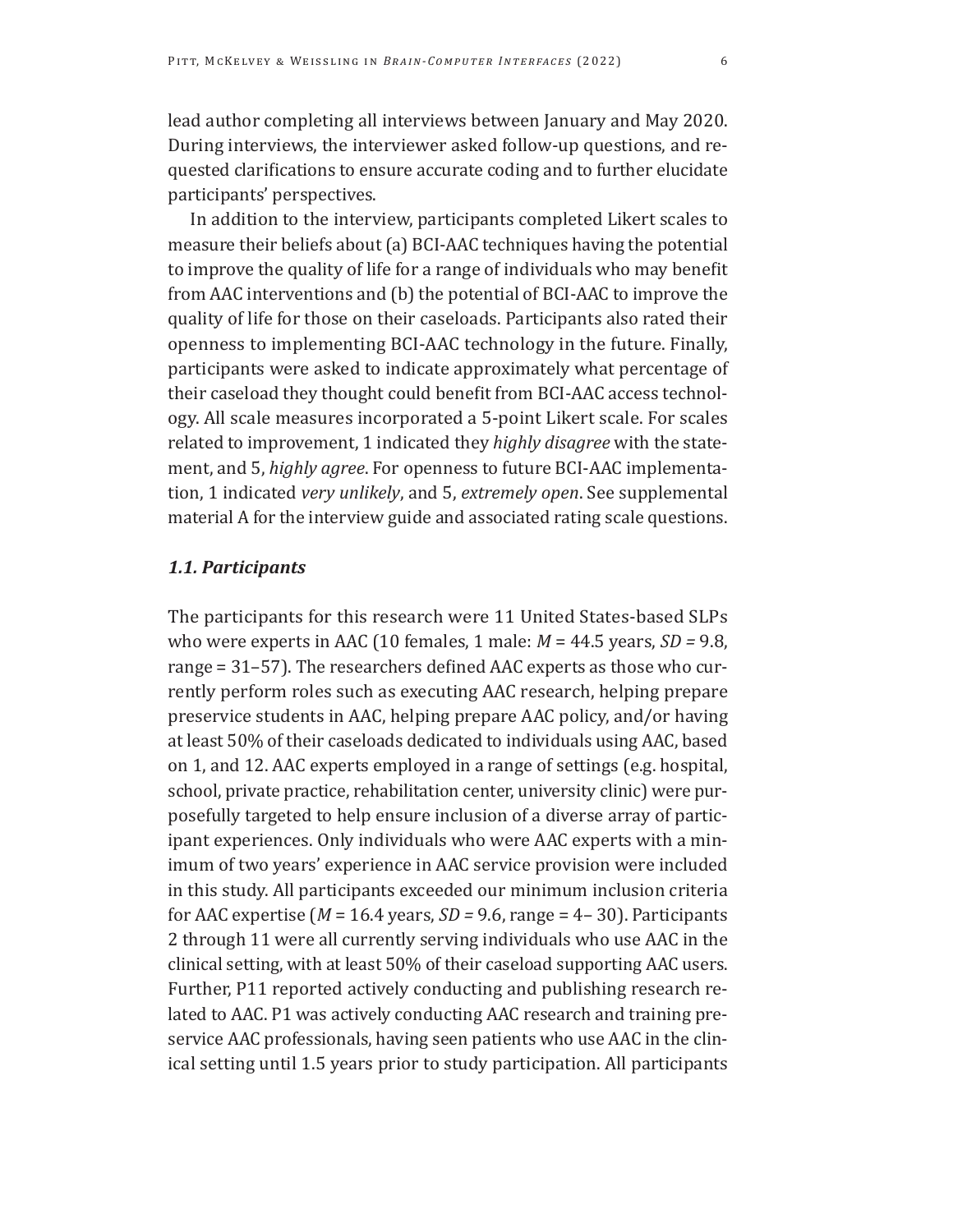| Participant     | Gender | Years of<br>Experience<br>in AAC | Setting                                                                         | Reported Exposure to BCI-AAC                                                                                    |  |
|-----------------|--------|----------------------------------|---------------------------------------------------------------------------------|-----------------------------------------------------------------------------------------------------------------|--|
| P <sub>1</sub>  | Female | $\overline{4}$                   | University Clinic                                                               | Previously worked at a university<br>conducting BCI-AAC research                                                |  |
| P <sub>2</sub>  | Female | 8                                | University Clinic                                                               | Has previously viewed videos on<br>BCI-AAC use                                                                  |  |
| P <sub>3</sub>  | Female | 25                               | School                                                                          | Has read about BCI-AAC in articles                                                                              |  |
| P <sub>4</sub>  | Female | 20                               | University Clinic                                                               | Heard about BCI-AAC spelling-based devices<br>at a conference                                                   |  |
| <b>P5</b>       | Female | 30                               | Private Practice                                                                | Has witnessed BCI-AAC device setup and use                                                                      |  |
| P <sub>6</sub>  | Female | 10                               |                                                                                 | Rehabilitation Center A motor-based BCI-AAC device was used for<br>limb rehabilitation at a prior place of work |  |
| P7              | Female | 28                               | Private Practice                                                                | No specific exposure reported                                                                                   |  |
| P <sub>8</sub>  | Female | 15                               | Outpatient Clinic<br>/Hospital                                                  | Has previously tried BCI-AAC<br>technology                                                                      |  |
| P <sub>9</sub>  | Female | 10                               | Private Practice                                                                | Saw a demonstration on BCI-AAC technology                                                                       |  |
| P <sub>10</sub> | Male   | 5                                | Hospital                                                                        | No specific exposure reported                                                                                   |  |
| P <sub>11</sub> | Female | 25                               | Research & Treatment<br>Center for Those with<br>Severe Physical<br>Impairments | Brief experience noted with<br>BCI-AAC about 20 years ago                                                       |  |

### Table 1. Participant demographics.

reported experience with high technology AAC techniques, such as eye gaze, with P1, P5, P9, P10, and P11 reporting experience with AAC intervention for both children and adults, P4, P6, P7 and P8 with adults, and P2, and P3 with children. See **Table 1** for further participant demographics, including years of AAC experience and exposure to BCI-AAC.

Approval from the institutional review boards at the University of Nebraska–Lincoln and the University of Nebraska Kearney was obtained prior to study commencement. Participants were recruited through word of mouth, social media posts, and direct email, when publicly available. Data collection and analysis were ceased at saturation, when collecting new data no longer revealed new insights, and all members of the research team agreed topics had been discussed in sufficient detail [27]. Specifically, data collection and analysis for this investigation stopped when no new codes were identified for six consecutive participants, and the research team that comprised four members – three certified SLPs (two with experience in AAC implementation and AAC research and one with additional experience in BCI-AAC) and one undergraduate student in speech-language pathology, reached 100% consensus that the identified themes were fully comprehensible.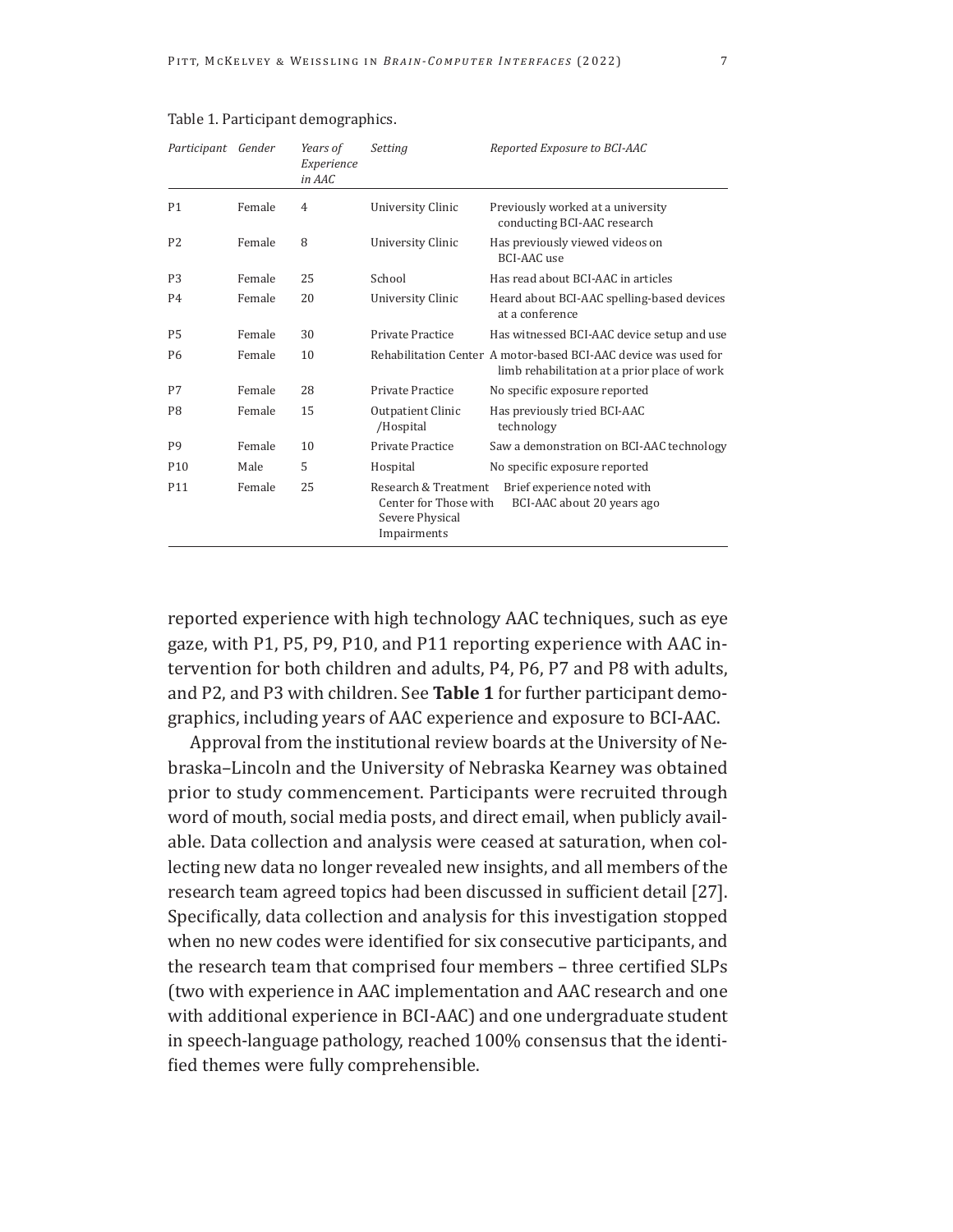# *1.2. Data analysis*

Procedures for data analysis were based upon prior qualitative works in the field of AAC [e.g. 28, 29]. All the interviews were audio recorded and transcribed verbatim. After initial transcription, a second graduate assistant checked transcription accuracy, with discrepancies discussed to 100% consensus. Following transcription, files were imported into NVivo software for analysis (QSR International, 30). Using a grounded theory approach [31], interview themes were grouped using NVivo's coding features using a constant comparison approach through which new data were incorporated into the existing coding structure, with new codes added as the latest information emerged [32]. Following coding, a codebook was developed, including the two major themes, six subthemes, and 10 example codes identified (see supplementary material B). Participant statements regarding barriers and solutions could overlap. For instance, a participant stating that BCI-AAC research should incorporate more children could be seen as both a barrier and a solution. Therefore, to improve data clarity and support reliability coding, data regarding barriers and solutions were collapsed into single representative codes. Following codebook generation, the lead author along with a trained graduate assistant reevaluated all transcripts to obtain a subjective assessment of codebook consistency. Codebook discrepancies were discussed among all team members to reach a final consensus. After consensus, an evaluation of reliability was conducted. Specifically, 27% (three of 11) randomly selected interview transcripts were coded independently by a trained research assistant using the codebook. The large number of themes identified in this study reduces the possibility of coding agreements occurring by chance. Therefore, based upon the research of 33, and 29, percent agreement [34] was utilized for evaluating reliability. Intercoder reliability was performed independently until a minimum of 80% accuracy was achieved at the level of the example code by a trained assistant [29]. For the current investigation, we exceeded our minimum requirement with an average of 95.6% (*SD =* 7.7; range: 86.7–100%) intercoder reliability obtained across the three selected interview transcripts. Descriptive statistics including mean, median, range, and standard deviation were utilized for analysis of quantitative measures (i.e. Likert scale measures and caseload reports).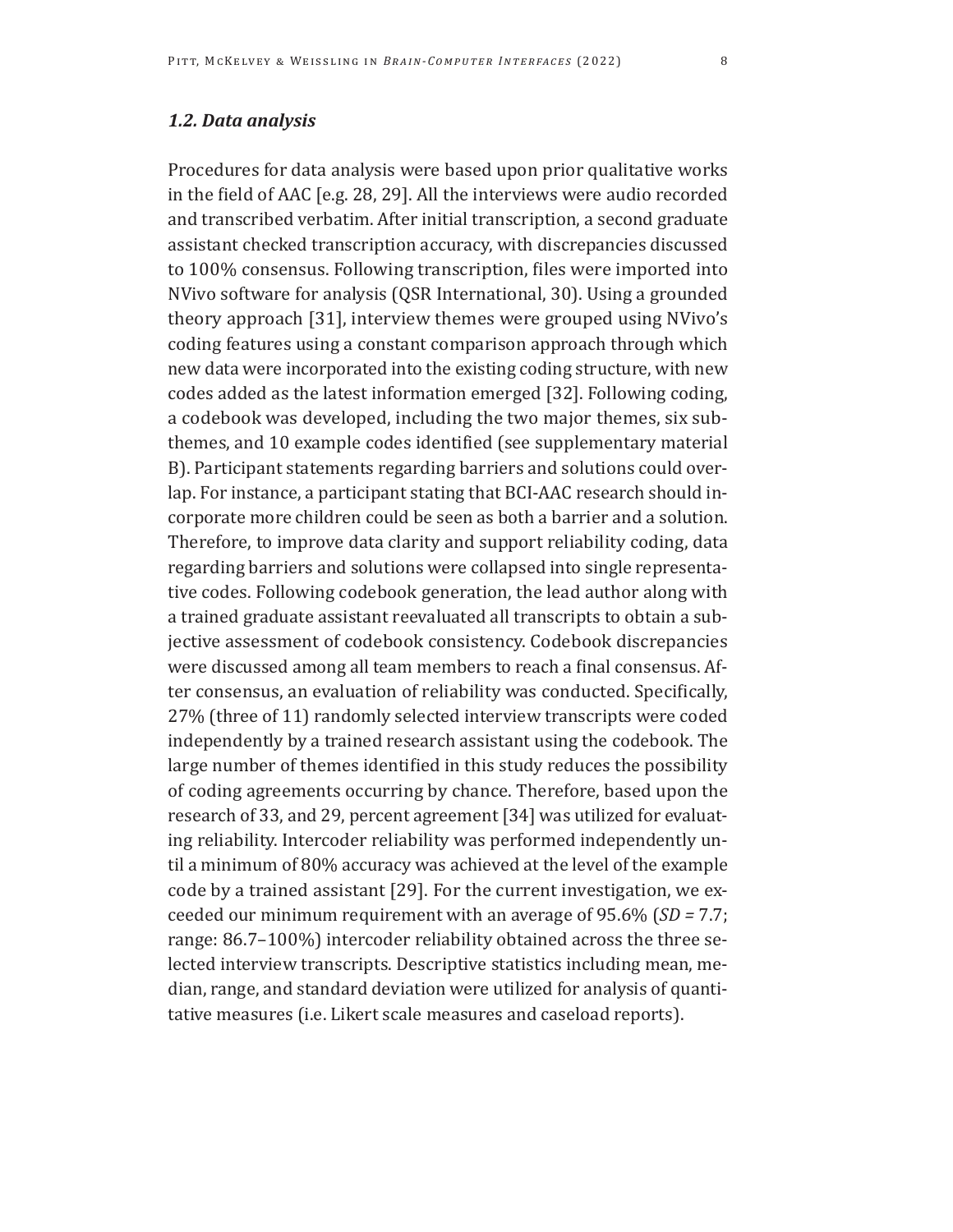# *1.3. Data credibility*

The researchers used multiple techniques to ensure data quality and credibility including peer debriefing and review, member checking, and triangulation [e.g. 31, 32]. In more detail, the second and third authors both completed peer review analysis of study methods, findings, and conclusions throughout the study. Further, member-checking procedures were completed both during and following the interview. During the interview, member checking was completed to ensure correct understanding by the interviewer by (a) providing summary statements and (b) requesting participants to elaborate on unclear statements. After each interview, a discussion summary was sent to each participant asking them to confirm their ideas were represented accurately. Ten of 11 participants responded to the request, all indicating agreement with summary content. A triangulation methodology was incorporated by utilizing a team approach (including all authors and a trained research assistant) during data analysis to decrease the possibility of lead author bias. Finally, following creation of the codebook, a peer debriefing [35] was completed with one individual who had 25 years' experience related to AAC intervention and research for individuals with severe physical impairments. The peer debriefer agreed that study findings were consistent with current AAC research and directions for clinical practice.

Procedural reliability was tracked via spreadsheet for procedures related to transcription, distribution and receipt of the BCI-AAC presentation, and distribution of participant member checks. All procedures were completed with 98% accuracy as one participant (P10) indicated they did not receive the sent BCI-AAC presentation prior to meeting. Therefore, for P10, the presentation was reviewed/ discussed immediately prior to the interview to ensure consistency with other participants.

## **2. Results**

The following section first outlines interview data, which is arranged by theme, subtheme, and example. **Table 2** provides a summary of identified themes, subthemes, and examples with the full codebook provided in supplemental material B. Next, Likert scale and caseload proportions are discussed, with a summary provided in **Table 3**. A summary of recommendations based on findings is provided in **Table 4**.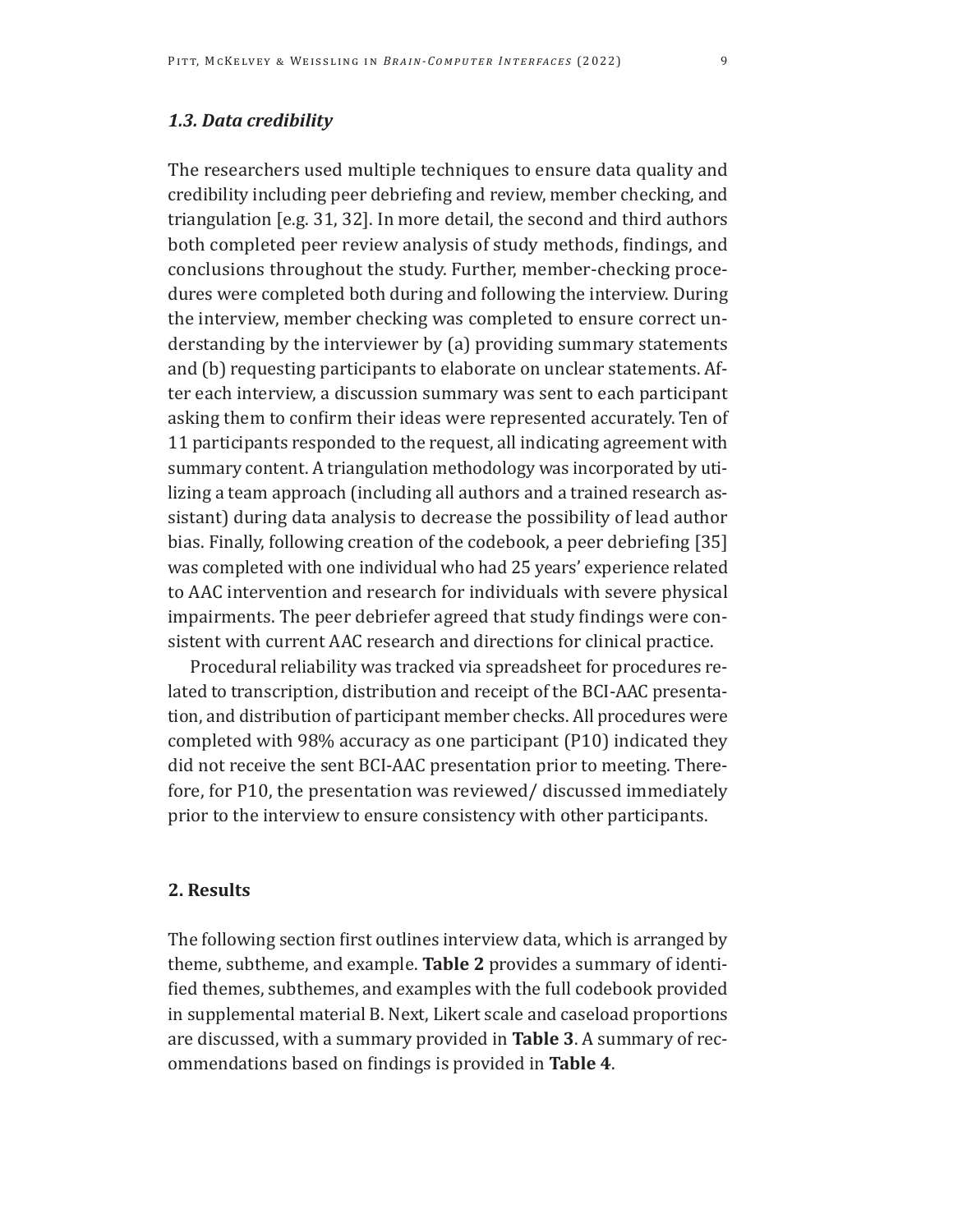| <b>Theme</b>                                             | Subtheme                                            | Example                                                                                                    |  |
|----------------------------------------------------------|-----------------------------------------------------|------------------------------------------------------------------------------------------------------------|--|
| Professional expectations<br>for BCI-AAC                 | Impact                                              | Potential for a large impact for those<br>struggling with AAC access                                       |  |
| Barriers and solutions for<br><b>BCI-AAC</b> translation | <b>BCI-AAC</b> implementation<br>and support        | Caregiver and stakeholder training and<br>support<br>Helping make BCI-AAC setup simple                     |  |
|                                                          | Funding and access                                  | and intuitive<br>Insurance coverage, evidence, and advocacy<br>Integrating or adding BCI-AAC with existing |  |
|                                                          | Applicability and literacy<br>skills                | AAC access techniques<br>Children and pictorial displays                                                   |  |
|                                                          | Assessment and training in                          | Timely/early access to BCI-AAC devices                                                                     |  |
|                                                          | supporting outcomes<br>Motivation and customization | Assessment guidelines<br>Device customization and functional                                               |  |
|                                                          | participation                                       | Opportunities to learn and explore                                                                         |  |
|                                                          |                                                     |                                                                                                            |  |

**Table 2.** Themes, subthemes and example codes.

| Table 3. Number scale data and caseload percentages. |  |
|------------------------------------------------------|--|
|------------------------------------------------------|--|

| Participant     | <i>Improve quality</i><br>of life for those<br>who may benefit<br>from AAC | Improve the<br>quality of life<br>for individuals<br>on their caseloads | Caseload<br>proportion (%) | Openness to<br>implementing<br><b>BCI-AAC</b><br>in the future |  |
|-----------------|----------------------------------------------------------------------------|-------------------------------------------------------------------------|----------------------------|----------------------------------------------------------------|--|
| P1              | 3                                                                          | N/A                                                                     | N/A                        | 5                                                              |  |
| P <sub>2</sub>  | 5                                                                          | 4                                                                       | 30                         | 5                                                              |  |
| P <sub>3</sub>  | 5                                                                          | 5                                                                       | 1.5                        | 5                                                              |  |
| <b>P4</b>       | 4                                                                          | 4                                                                       | 15                         | 5                                                              |  |
| P <sub>5</sub>  | 5                                                                          | 5                                                                       | 20                         | 5                                                              |  |
| <b>P6</b>       | 5                                                                          | 5                                                                       | 25                         | 4                                                              |  |
| P7              | 5                                                                          | 5                                                                       | 7                          | 4                                                              |  |
| P <sub>8</sub>  | 5                                                                          | 5                                                                       | 16                         | 5                                                              |  |
| P <sub>9</sub>  | 5                                                                          | 5                                                                       | 15                         | 5                                                              |  |
| P <sub>10</sub> | 4                                                                          | 2                                                                       | 10                         | 5                                                              |  |
| P11             | 5                                                                          | 5                                                                       | 50                         | 5                                                              |  |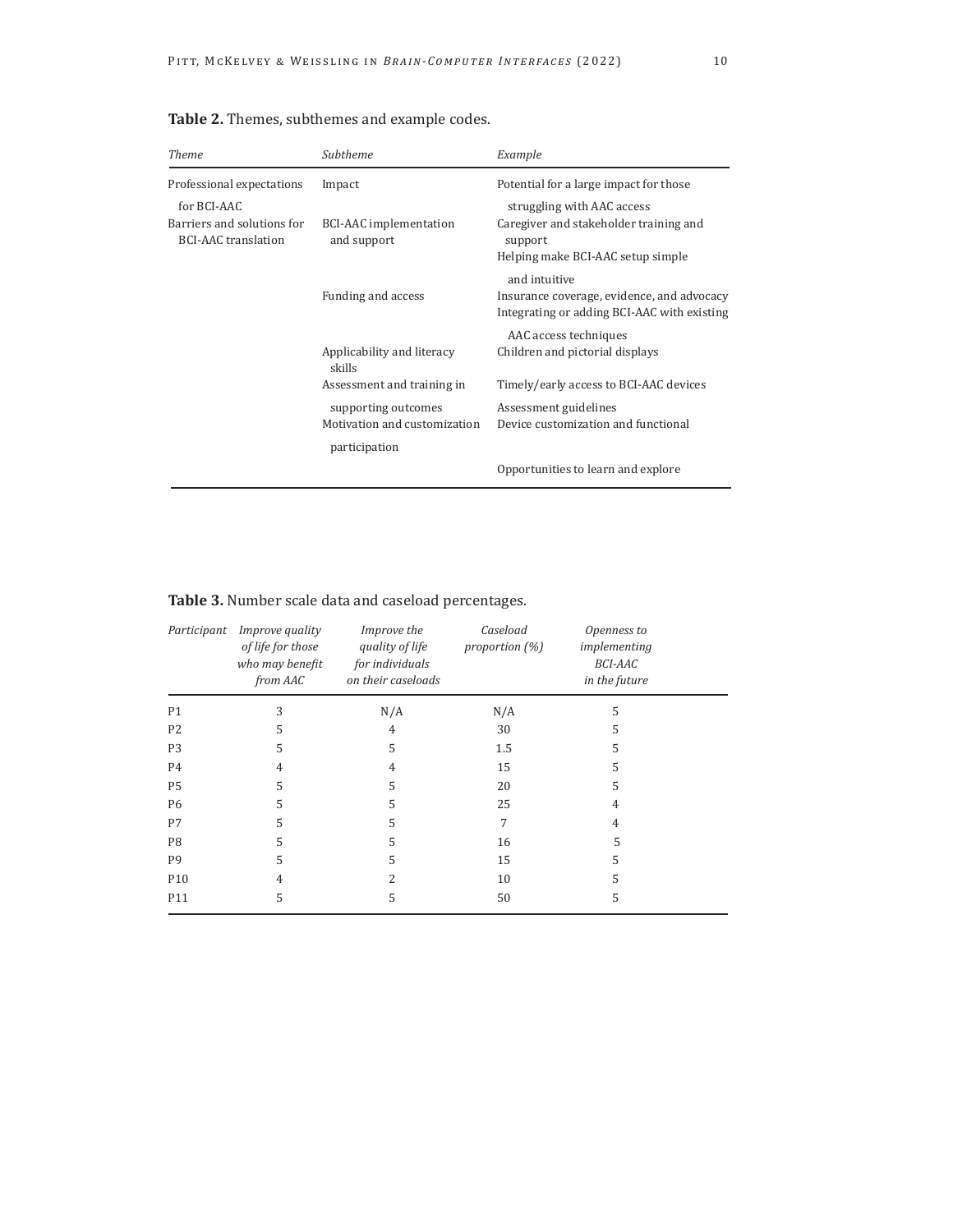#### **Table 4.** A summary of considerations for BCI-AAC.

- Continue existing efforts to consider BCI-AAC access for a broad range of diagnoses who may struggle with utilizing existing AAC systems.
- Consider BCI-AAC access for adults and children with limited and/or emerging language and literacy skills through avenues such as pictorial symbol-based displays, and existing methods to support literacy development (e.g. dynamic text, displays incorporating story book content, and activities incorporating phonological and sight word approaches).
- Consider methods for stakeholder support including efforts to make BCI-AAC setup simple and intuitive (e.g. auto calibration), remote support, wireless connectivity, step-by-step instructions within simple user manuals, video/picture tutorials, and hands-on experience with device use, though restricted access to BCI-AAC may prove an existing barrier.
- Consider avenues for BCI-AAC integration with existing AAC methods to help support adaptability, alongside engineering advancements that help ensure BCI-AAC is implementable in an easy and timely way, supported with advocacy efforts, and developed through strong evidence-based practice to support future funding coverage.
- Continue developing user-centered assessment guidelines across a range of methods that focus on individualization and participatory frameworks, such as precision AAC and feature matching, guided by the ICF model.
- Consider avenues for developing flexible and customizable systems (e.g. inclusion of activities and stimuli of relevance, curricular access to support educational inclusion), and access to preferred/motivating activities, in addition to supporting early/timely intervention.

### *2.1. Interview themes*

#### *2.1.1. Impact*

j

During interviews, all 11 of our participants indicated that BCI-AAC has the potential for a large impact on those individuals currently struggling with AAC access, possibly helping individuals become more independent. In more detail, participants described that looking into new AAC access options is beneficial, as some individuals may have difficulty efficiently using existing AAC techniques. Difficulty in accessing the AAC system may ultimately mean these people may be underestimated or 'sold short', as P5 described:

*There are a lot of truly locked-in people out there. And I think that, in general, people who are completely unable to communicate and may be completely locked in are frequently under—we, we sell them short on what we think their abilities are because they can't communicate, and I think that BCI has the potential to really level that playing field some.*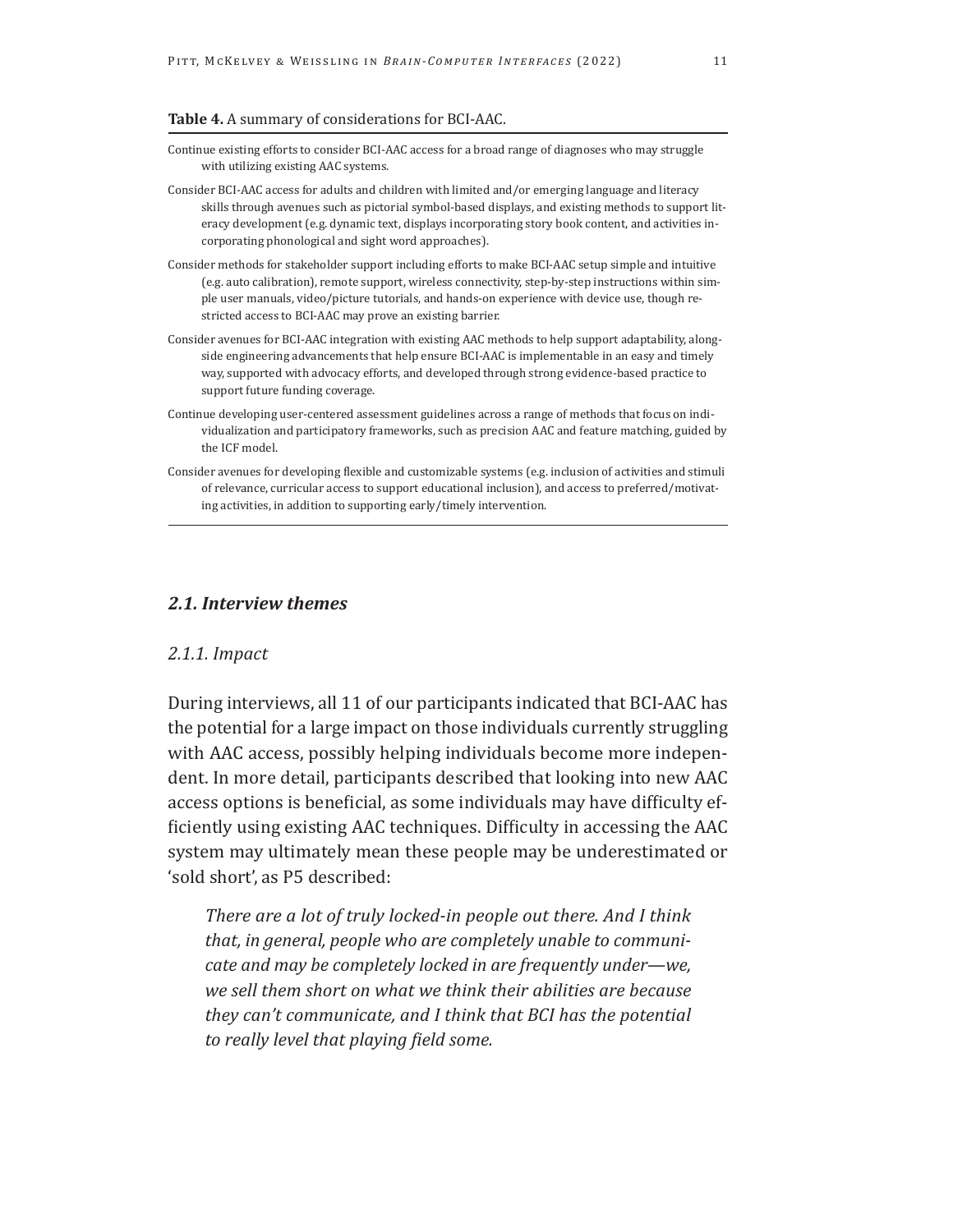Further, P8 and P3 succinctly embodied the need for continued AAC development by respectively explaining *'I think looking at alternative options for people is always a good idea. Because I don't, I mean I don't think any of the ones that we have are absolutely perfect for anyone'* and

*Every day you can do better with our kids. So, I just feel like if something better is out there, you should at least give the opportunity to try it. You can't work in technology and not think that tomorrow there isn't gonna be something better.* 

Regarding specific individuals who may have difficulty efficiently accessing existing AAC systems, participants identified a range of diagnoses for whom BCI-AAC may be beneficial including those with muscular dystrophy, spinal muscular atrophy, Rett syndrome, locked in syndrome, amyotrophic lateral sclerosis, cardiovascular accident, cerebral palsy, cortical visual impairment, multiple sclerosis, hypoxic events, spinal cord injury, brain injury, and those who are ventilator dependent. However, while participants felt BCI-AAC had the potential for clinical impact, participants' expectations were cautious, explaining that progress in BCI-AAC development still needs to occur.

# *2.1.2. Barriers and solutions for BCI-AAC translation*

*2.1.2.1. BCI-AAC implementation and support.* All participants discussed the importance of considering how BCI-AAC devices can be implemented into the lives of those who may use it, along with how to support BCI-AAC implementation by a range of AAC stakeholders. Nine participants specifically discussed the area of caregiver and stakeholder training and support, describing that as caregivers will play a crucial role BCI-AAC setup, maintenance, and troubleshooting, it is important to limit implementation burdens, and help individuals become comfortable and successful in their roles. For instance, P7 stated *'I just really strongly believe that family should be families and that* [e.g. duties associated with device setup, programming] *should be minimal on them'*. It was also described that individuals may be apprehensive about AAC and BCI-AAC technology, and BCI-AAC may not be currently parent- or school-friendly. For example, P3 outlined this concern by stating,

*I don't feel right now that that BCI is parent-friendly or school team friendly, that I could bring it in and I wouldn't get these*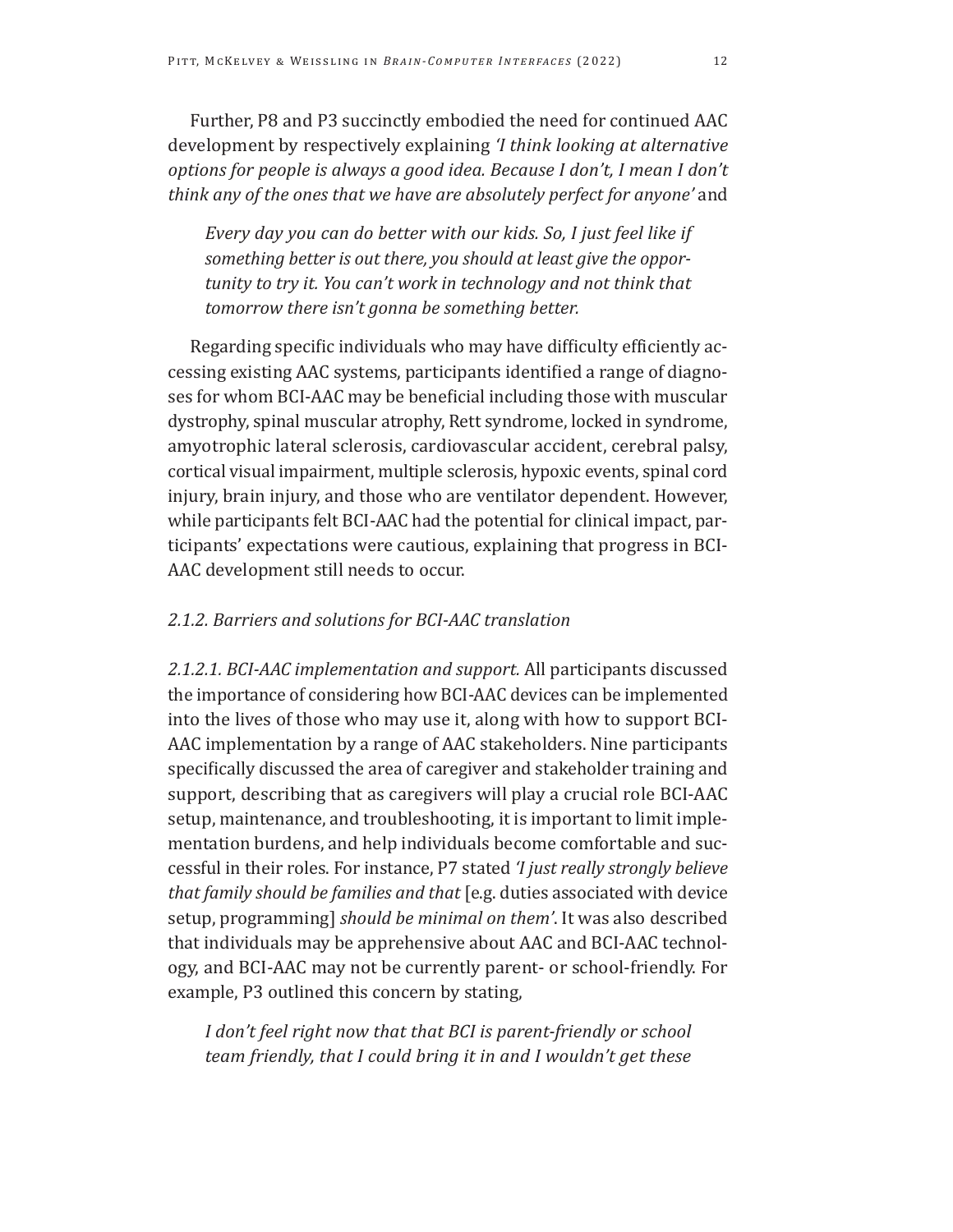# *big eyes from school teachers. I bring in an eye gaze system and I get the big eyes.*

To facilitate BCI-AAC use, participants also identified multiple avenues for facilitating training and support, including (a) providing access to knowledgeable personnel in the individual's geographical area, including technical support (e.g. via in-person, phone, telehealth methods), (b) creating video and picture tutorials on device setup and function, (c) providing step-by-step instructions and simple user manuals that are ideally written by a BCI-AAC novice and accessible externally to the device itself, and (d) allowing stakeholders to obtain hands-on experience with BCI-AAC devices.

Five participants also discussed the need for making BCI-AAC setup simple and intuitive. In this regard, it was noted that BCI-AAC setup may currently be difficult and cumbersome due to factors such as wires, electrode placement, and gel application. For example, P6 said,

*I think that physically, it requires a lot of caregiver assistance in terms of being able to get electrodes in the right places. Certainly, the dry electrodes are a huge benefit over the wet ones. But still I think it just it's, it can be exhausting, and you know sometimes for people who are profoundly impaired the amount of time that it takes to set it up has now completely used up their energy.* 

Further, P9 indicated, *'Because that's definitely one of the biggest obstacles, um and like reasons for AAC abandonment. Especially, I mean in pediatrics, is if it's too hard, like if the family deems that it's too hard, then they abandon the device'*. Therefore, participants described the benefit of future research aiming to decrease setup burdens by making the BCI-AAC positioning, electrode placement, and calibration intuitive and quick, possibly by utilizing dry electrode systems. Regarding goals for BCI-AAC setup, P5 explains,

*If you're simply able to like somehow just put a cap on somebody's head and have it like wirelessly connect to like the technology in the system like that would be like the easiest. You know, like no fuss, no mess, just like put it on. Boom. It's connected. Ah, but I don't know if the technology is at that point where it's able to do that.*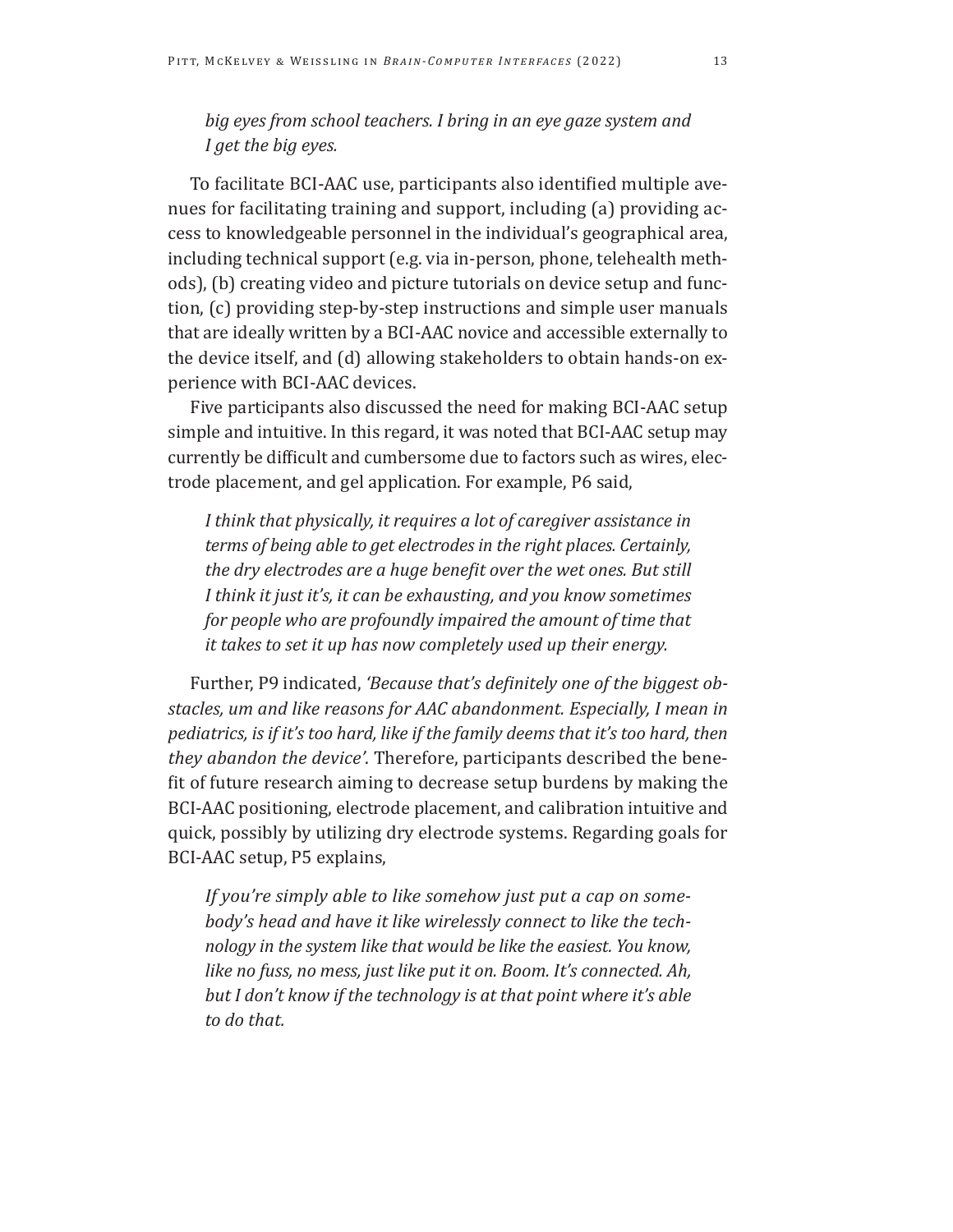In addition, P5 indicated she hoped BCI technology may become intuitive enough to pass a 3-minute rule, indicating *'if I can't figure out how to do it in three minutes, I'm calling tech support!'* 

*2.1.2.2. Funding and access.* Ten participants described the role of funding in BCI-AAC implementation. Specifically, nine participants discussed the theme of insurance coverage, evidence, and advocacy. In more detail, our experts discussed that BCI-AAC may be costly and obtaining funding for BCI-AAC use is an existing barrier for successful BCI-AAC device implementation, as P1 explained:

*Getting partial or full coverage for that [BCI-AAC], I mean, that is a huge thing. I just feel like for it to be practical and be used in the clinic we have to get over that hump for insurance and covering it.* 

Further, in addition to funding for the device itself, P5 described the importance of considering funding for the time it takes to complete BCI-AAC assessments, noting:

*So, it's not just enough that they pay for the equipment, they need to pay for your time and my time to be doing the evaluation. And, and working with the patient. If it takes 45 minutes to set something up, then we also are going to need the next 45 minutes to have our session and the 30 minutes to break it down. So, if all we're getting reimbursed is \$96 because it's you know it's a single [billing] code. Then we're never going to be able to implement this stuff because we're never going to be able to get paid to do our jobs, unless we're working in a university clinic or have a grant or have really rich people.* 

Regarding potential avenues to help facilitate insurance coverage, participants outlined a range of considerations including the continued development of evidence-based practice that shows BCI-AAC works, developing systems with a high cost-to-benefit ratio, and advocacy. In highlighting cost-to-benefit ratio and advocacy, P10 said,

*Their [the funding agency's] job is essentially to make sure that the things we're recommending are absolutely medically necessary and the most cost-effective option, and I can respect that, to*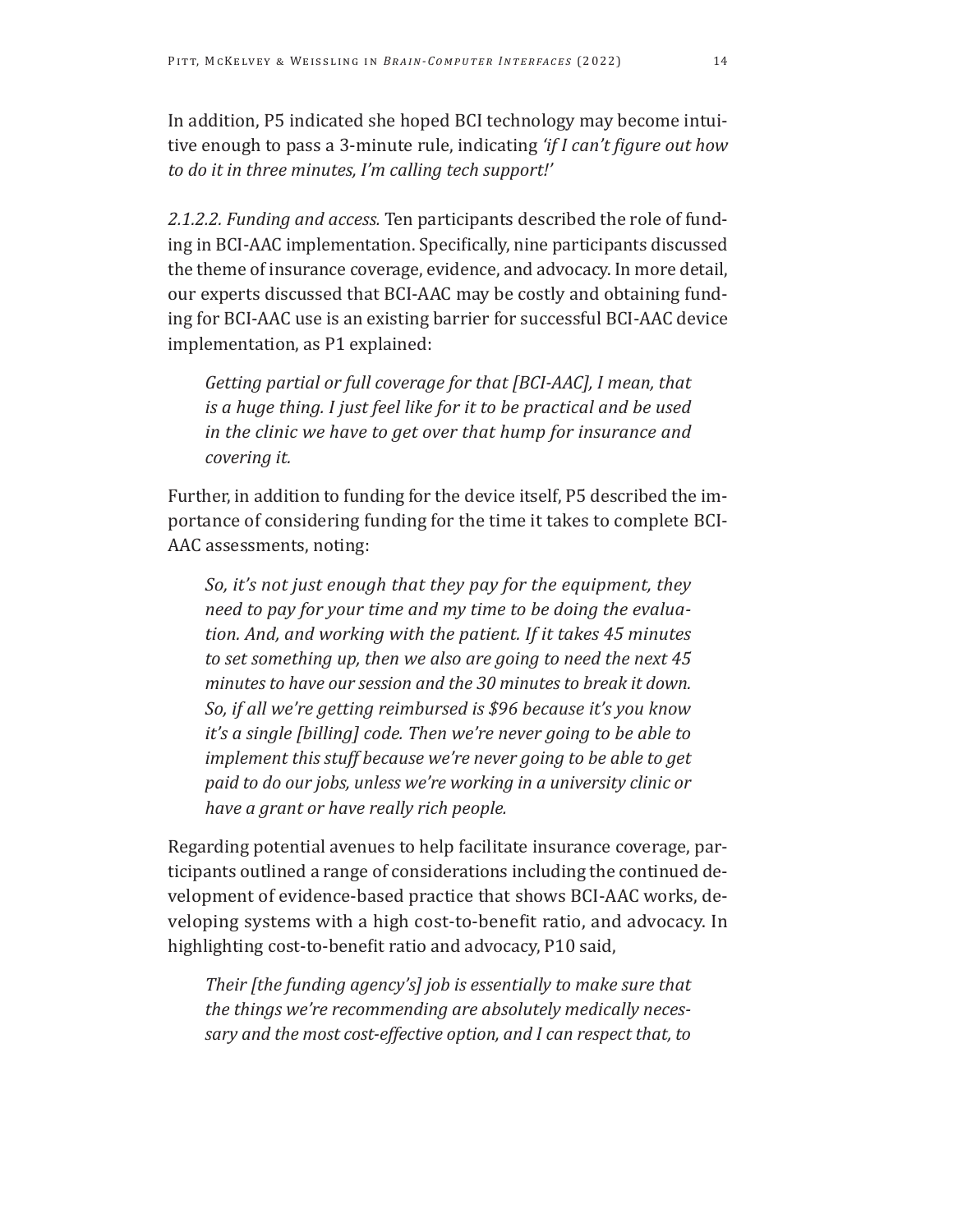*a certain extent. So if, uh, there's another option that's cheaper that could achieve the same results in terms of its effectiveness and efficiency and it's durable medical equipment, they're going to push for that every time,* 

with P6 also noting,

*I think having people also fight for it, and Team Gleason's done amazing things to help get AAC to be a little more, to be in a, a better light, I think by Medicare and insurance. And I think that advocacy is huge.* 

Alongside considerations around surrounding device implementation, six participants discussed the benefits of being able to add BCI-AAC to existing AAC devices or possibly developing integrated all-inone systems to help facilitative funding coverage and help BCI-AAC to be considered alongside existing access methods. For instance, regarding funding, P4 described,

*Like now we can give somebody a device that has eye-gaze capabilities, but there's no eye-gaze activated on it. So, the brain computer interface would almost need to be able to be . . . . Either activated on a system that you could go up to a hierarchy for, you know, you could use eye-gaze if you needed it instead of brain-computer.* 

with P11 reinforcing this perspective by saying, '*Because of the insurance model that we have in this country, I think something that could um, transition* [with the patient's abilities] *would be really essential'.* 

*2.1.2.3. Applicability and literacy.* Five participants discussed that BCI-AAC research seems to largely focus on supporting spelling-based communication to literature adults. Participants indicated that while this literate adult focus is a good place to start for BCI-AAC development, it may limit BCI-AAC access, and potentially restrict interest in BCI-AAC developments to AAC professionals working with patients who are literate, due to a lack of perceived applicability by those working with other populations. For instance, P1 described her concern, indicating:

*So, for if you have a child, who for whatever reason was locked in, couldn't use eye gaze or something else, you know, another*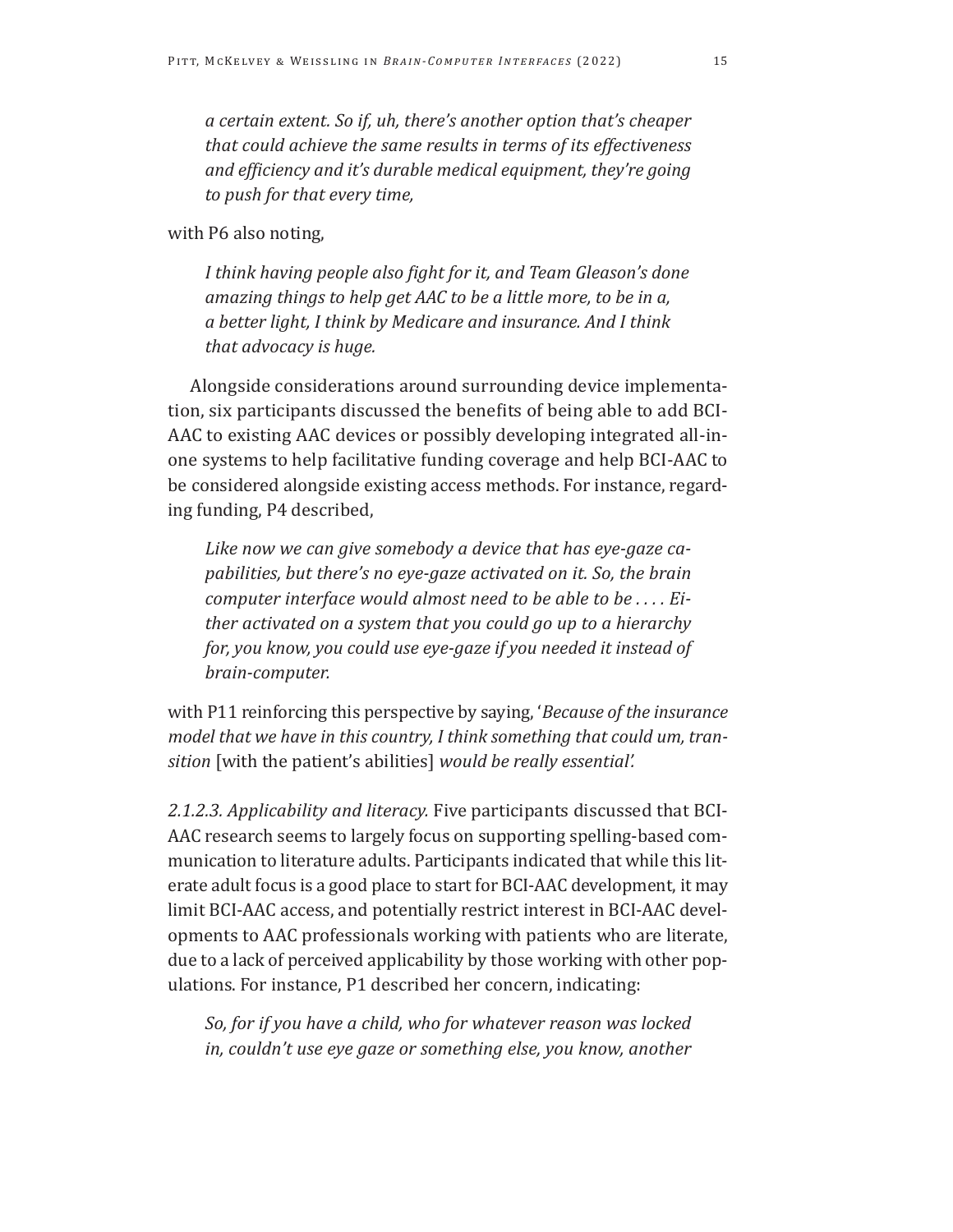*access form, and wanted to use BCI, to me: the issue is that many of these children in the schools are sort of looked at, uhm [pause]. They are underestimated I guess is the best way to say it. So, some of these kids are not even exposed to literacy instruction and don't learn how to read without literacy instruction. So, I think then about okay this is the only access method that would work for them, but yet they don't have the literacy skills, which seem almost like a pre-requisite skill to using BCI, to me right now. It seems like it would be really tough to have a child use BCI unless they had some level of literacy skills.* 

Therefore, it may be beneficial to consider BCI-AAC access for children and to use pictorial displays to provide to support to communication for those with limited or emerging literacy skills. For example, P1 additionally explained that,

*Things out there now are letter based and spelling-based systems. Thinking about how these systems could be adapted for you know non-literate clients. That could also have a huge impact," with P10 indicating, "I mean, if there, if BCI was compatible with um, symbol-based systems. Like if I could throw it on a Word Power or LAMP or Unity, Proloquo, I would probably put that number of kids [on my caseload] that would be eligible to trial this system, who may benefit at maybe like 30ish percent.* 

*2.1.2.4. Assessment and training.* Nine participants provided commentary about BCI-AAC assessment and training. Six participants specifically discussed BCI-AAC assessment guidelines, describing that future attention should be given to how BCI-AAC fits in alongside existing AAC technology. For instance, P1 commented, '*The SLP who is that AAC specialist definitely knows direct selection, switch scanning, eye gaze, head mouse, pointer. I feel like BCI needs to be added to that list*'. Within this example code, participants indicated that while it is important to remember every person is different making the AAC assessment process '*kind of organic*' (as described by P11), developing guidelines (e.g. a chart/flowchart, check boxes, screening tool) could be a helpful step in identifying which form of AAC access is most likely to facilitate an individual's success. In relation to the development of assessment tools and guidelines, P10 said,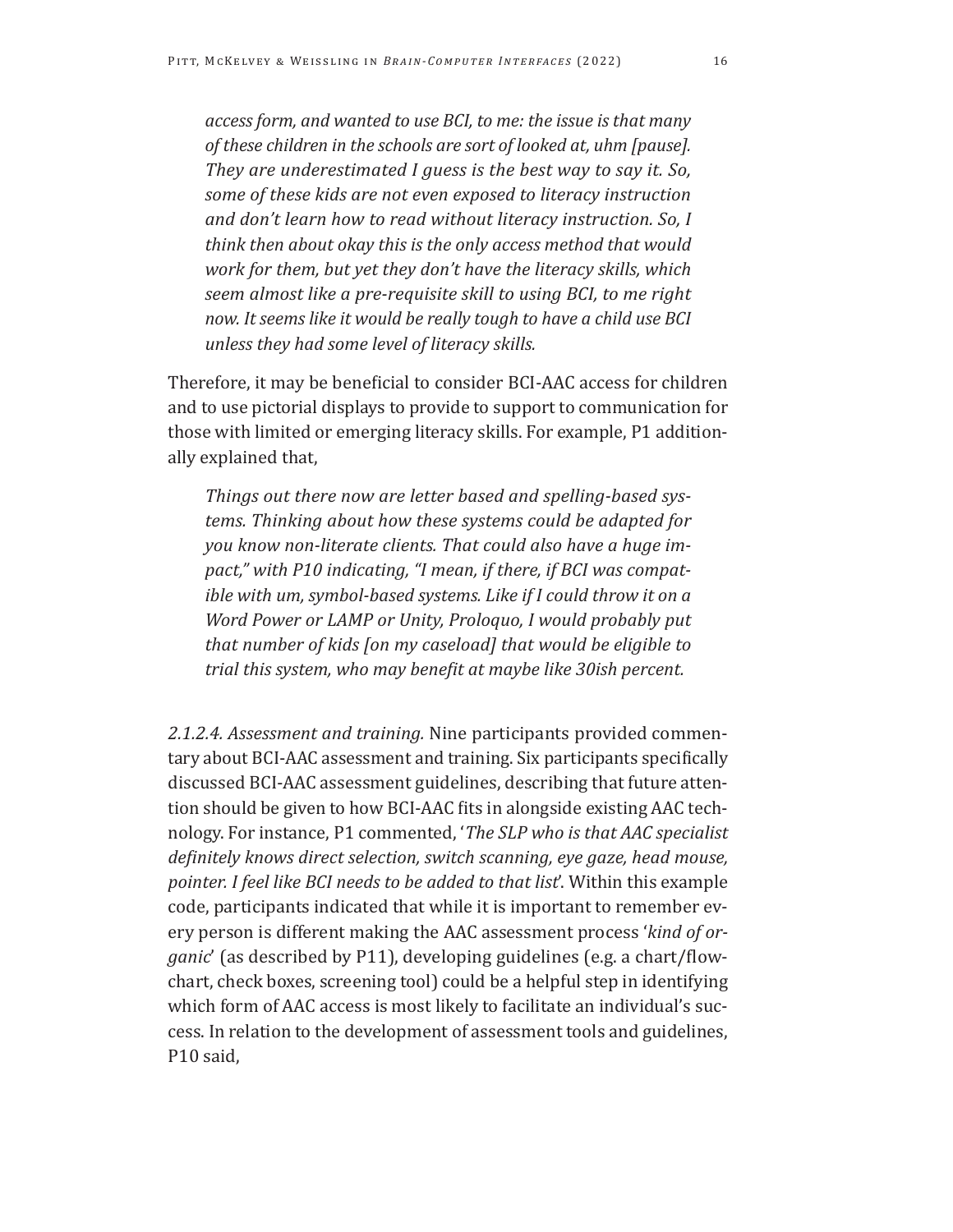*Maybe someone's exploring eye gaze versus BCI, that chart might help them kind of whittle down exactly what those differences may be, and they can help determine with the evaluating clinicians, what pros and cons work best for that particular patient", with P3 saying, "Yeah, it would be nice if it had a nice little assessment that you knew, little clientele assessments or screening to say, yep, this would be a good match.* 

Regarding the assessment process, our participants also noted that trials are an important component to the AAC process that allow individuals to try the device to assess outcomes and to inform their own unique opinion. Regarding trials for BCI-AAC, P11 elaborated,

*So um, I think I would kind of want to do BCI in the same way [said in relation to allowing the individual to see/try different eye-gaze systems]. Like if there's one device that does P300 and another device that does imagery, you know, um, I might want to try both of them to see which one worked better for them and that might direct which, which hardware we might get for them.* 

Beyond considering access to BCI-AAC devices for trial during assessment, seven participants identified the importance of having timely/ early access to AAC-BCI devices to support training. Specifically, it was noted that, similar to current eye-gaze training protocols, providing early/timely BCI-AAC access may improve training outcomes by allowing increased time for individuals to practice and learn BCI-AAC control. P11 embodied the concept of early/timely intervention when saying,

*I like to do early tracking on my patients with different devices even if they do not necessarily need them, such as eye gaze. The reason I do this is because if they end up needing a more complex communication device down the road, they will likely be able to transition to them easier after already being exposed. This same concept could be applicable to BCI devices.* 

Further, the provision of timely/early intervention may help support consistency in AAC use across the lifespan or disease course, as P9 explained:

*So, like the same idea just to show that even with maybe no movement that these individuals can still activate a switch if*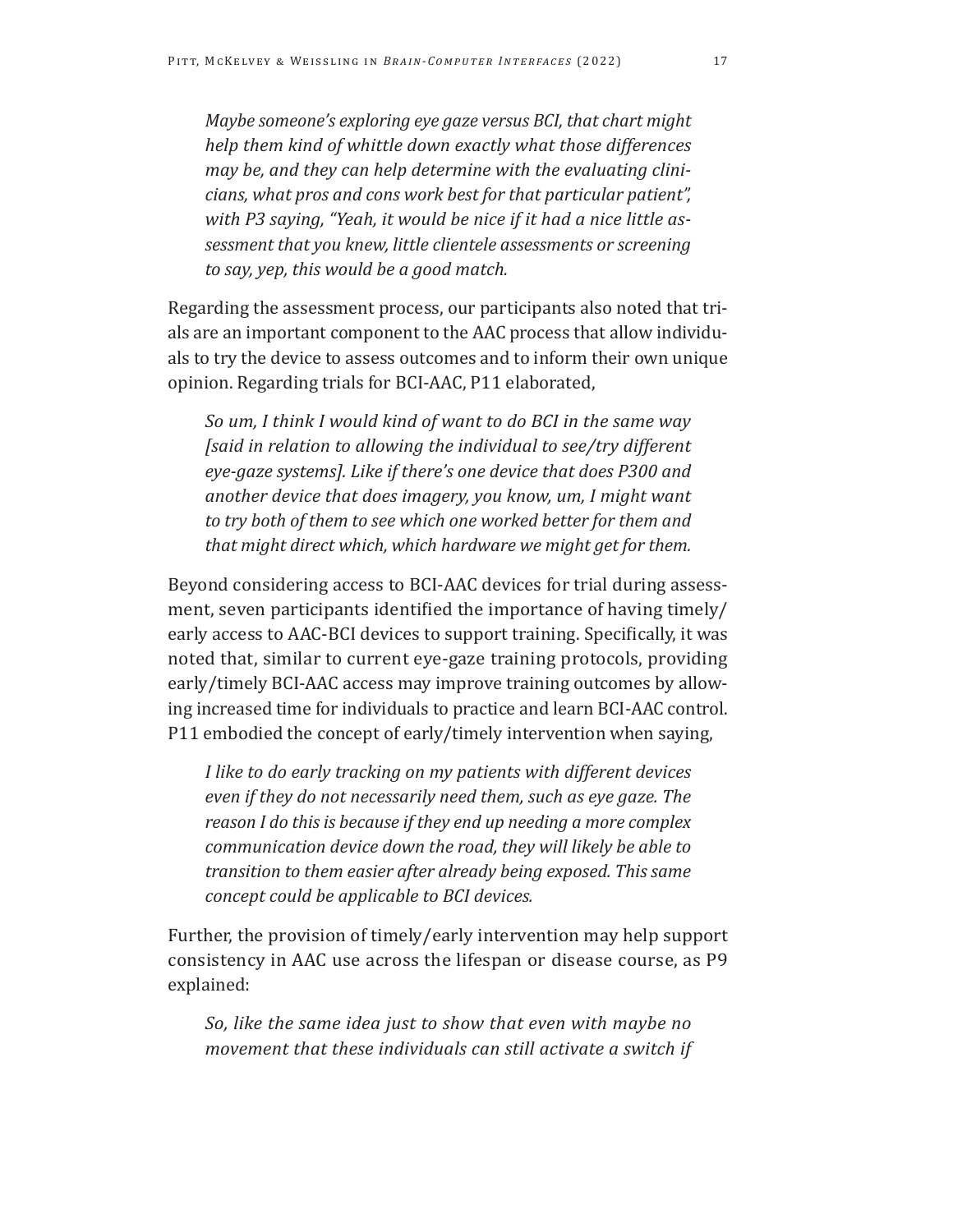*they previously were activating a switch, I think. Not having to change the access method for somebody, you know, that could be really . . . That can be really valuable too as someone's declining if you're able to continue to use an access method that they're familiar with.* 

However, participants explained that it may be currently difficult for AAC stakeholders to obtain BCI-AAC devices for testing, demonstrations, trials, and practice, creating a barrier to implementation and lowering awareness about BCI-AAC devices. Therefore, increasing availability of BCI-AAC devices, possibly through equipment loans, could be helpful for implementation and raising awareness about BCI-AAC technology, as P11 explained:

Um, I think it [BCI-AAC] could have a big impact if it was um, *more readily available. I, I have a feeling like if I could get that device, I would probably try it out more often and, and maybe use it for people who didn't even, that wasn't even the only method they could use.* 

*2.1.3.1. Motivation and customization.* All participants discussed the importance of motivation and customization in BCI-AAC to meet individuals' needs. In further detail, eight participants discussed the area of device customization and functional participation. Specifically, they commented on the importance of building devices that are flexible and can support customized programming to include personally relevant pictures and sounds, and support access to individuals' favorite Internet games, social media, websites, preprogrammed phrases, and relevant circular materials (e.g. site words, focal story characters, responses to teachers' questions). As customization may play a role in bolstering motivation, these considerations may help motivate individuals in AAC use while supporting participation in educational, social, and other functional activities. Regarding personalized programming, P5 explained, *'I would also, you know, encourage something, things that that have a lot of options for programming. So, I want things that I can stick meaningful relevant pictures and sounds in'*. P5 went on to say,

*So I, you know, in talking with his family about what's interesting to him, and learning that he has, you know, the guys come*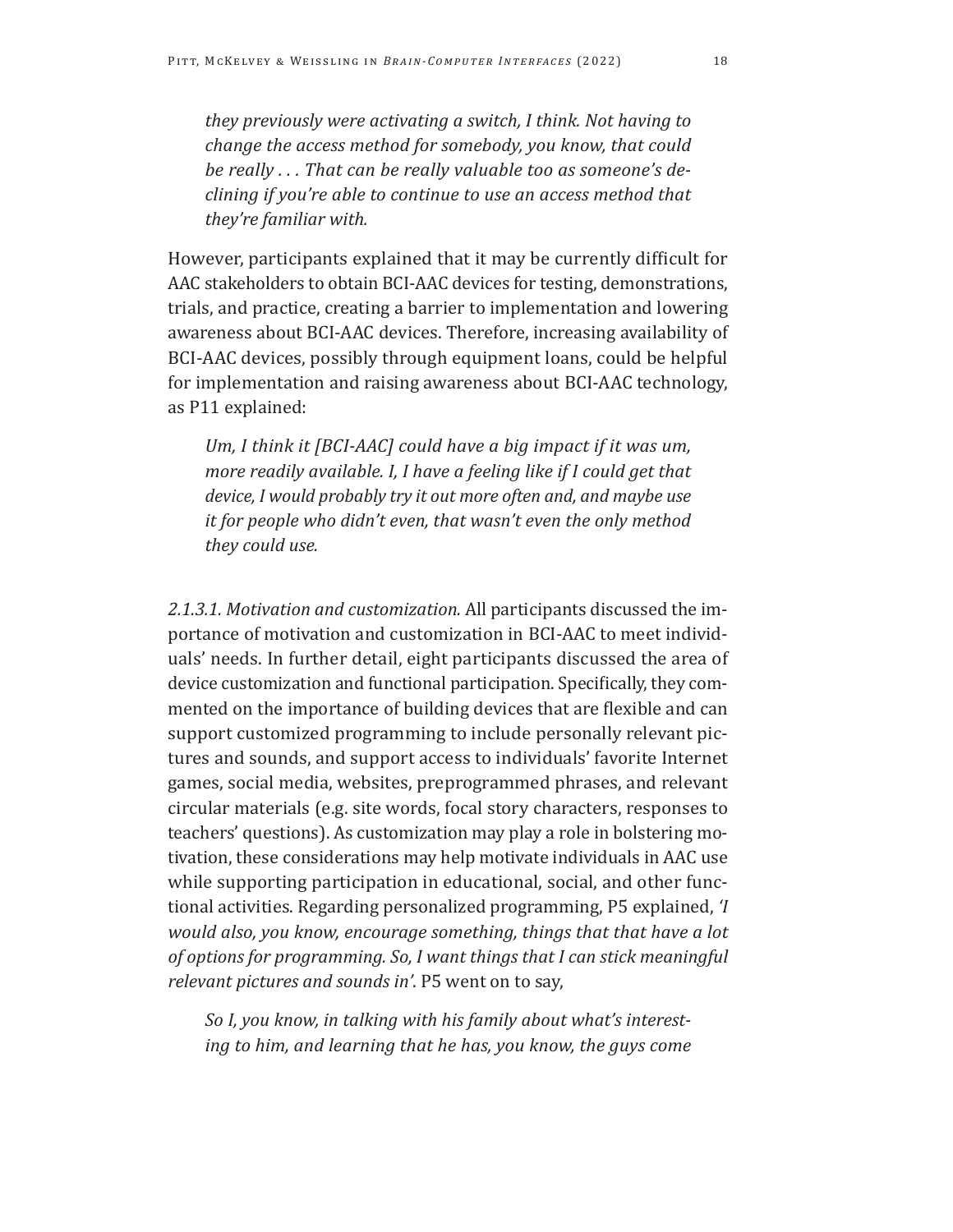*over and hang out. And so, what do guys talk about when they come over and hang out? Well, one of the things that they do is they pick their players for fantasy football. Well, you know, you can't swing a dead cat without hitting somebody who plays fantasy football. Right. So that's a functional thing. So, I would like to be able to pull the guys and their uniforms and stick those pictures in there.* 

When considering customization, the importance of considering stakeholders' preferences in BCI-AAC design was highlighted. An example of this is customizations made by device users such as color or other aesthetic adaptions, as described by P10:

*You know, some of our parents, they talk about what they want. Maybe they want the device, a certain color or they want the smallest one so it takes up the least amount of space and it's not as distracting. Um, but just thinking how that those kinds of comments and feedback would translate to BCI.* 

To support functional public participation by AAC users, participants also indicated that BCI-AAC systems need to be portable, as current devices seem cumbersome due to factors such as size and extraneous wires.

Finally, five participants described the role of providing motivating opportunities to learn and explore the BCI-AAC system. To elaborate, participants discussed how software, such as games, and selection of other preferred activities (e.g. choice making) can provide opportunities for individuals to learn cause and effect and help the professional evaluate the client's intentionality with device use. Further, it was described that, similar to existing AAC practice, the use of games may allow people to try AAC access with decreased cognitive demand in comparison to a communication-based task and provide a platform for building task difficulty and purpose. For instance, P2 illustrated this point in the following commentary saying:

*Sometimes in a lot of our devices currently, they would like, if there's little practice things that they can do with them, you know, so sometimes there's little practice uh pages on the device, or even with a communication board there's even a practice thing. And then our practice activities, then they go and*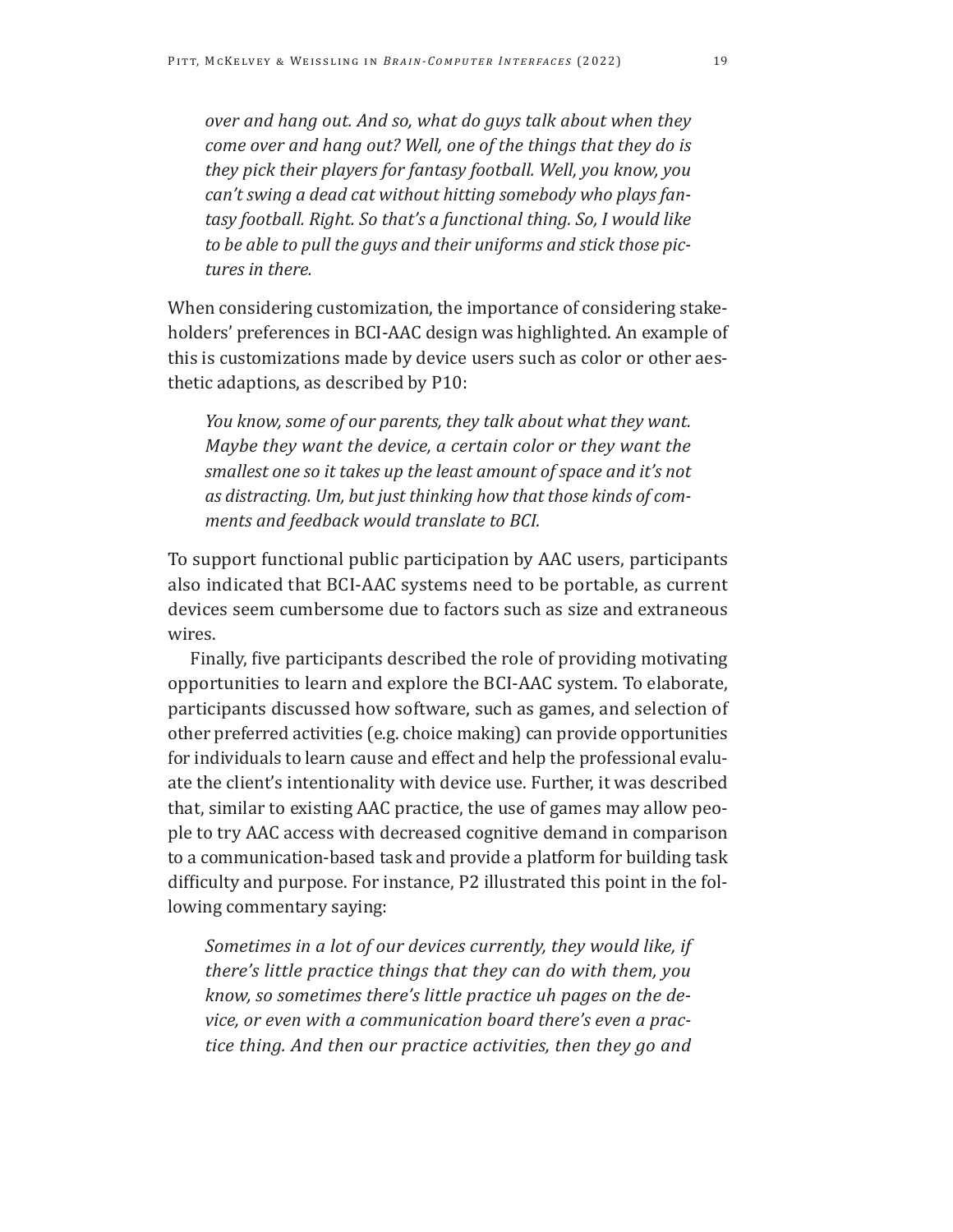*generalize them. Um, usually my school teams like that, if I can bring little practice things out for them. So that they can, and then actually, in that little practice thing, the staff person's learning just as much as the student is, and they don't feel like—if you call something a 'practice,' then they don't feel like they, they're like 'Oh, we're all practicing it.' And so, they don't feel so much pressure from that.* 

# *2.2. Professional expectations for BCI-AAC*

## *2.2.1. Likert scale measures*

*2.2.1.1. The belief that BCI-AAC techniques may improve the quality of life for those who use AAC.* Participants largely agreed with the statement that BCI-AAC techniques have the potential to improve the quality of life of those who may benefit from AAC interventions with an average rating of 4.64 (*SD =* 0.67), ranging from 3 (*unsure*) to 5 (*highly agree*). The median rating was 5.

*2.2.1.2. The belief that BCI-AAC techniques have the potential to improve the quality of life for individuals on their caseloads.* Participants largely agreed with the statement BCI-AAC techniques have the potential to improve the quality of life for those on their caseloads with an average rating of 4.5 (*SD =* 0.97), ranging from 2 (*disagree*) to 5 (*highly agree*). The median rating was 5. As participant P1 was conducting AAC research but not actively seeing clients who use AAC for treatment, they did not complete this rating.

*2.2.1.3. Openness to implementing BCI-AAC.* On a 5-point scale, participants indicated they were open to implementing BCI-AAC technology in the future with their clients by providing an average rating of 4.82 (*SD =* 0.4), ranging from 4 (*between neutral–extremely open*) to 5 (*extremely open*). The median rating was 5.

# *2.3. Caseload proportions*

Participants provided a range of responses when asked to indicate approximately what percentage of their caseload could benefit for BCI-AAC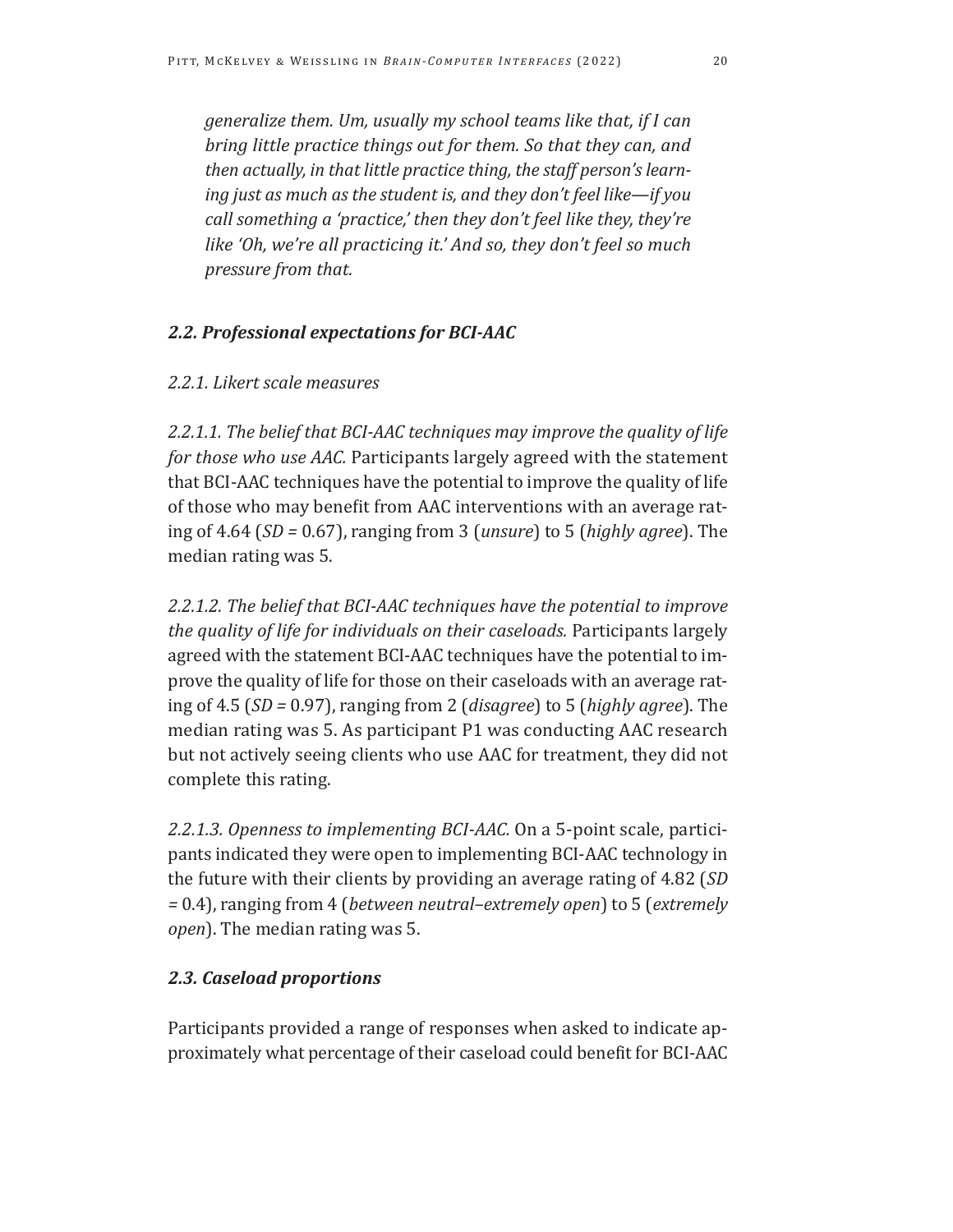access technology, providing an average value of 18.95% (*SD =* 13.71%), and ranging from 1.5% in the school district to 50% in the research & treatment center for those with severe physical impairments. The median value was 15.5%. As participant P1 was not currently seeing clients who use AAC, they did not complete this item.

# **3. Discussion**

Incorporating the perspectives of AAC experts in BCI-AAC in research and development may facilitate the translation of research into real world practice [14] by empowering professionals to work toward shared goals [18] and providing future research directions for overcoming existing barriers associated with BCI-AAC implementation. Through this study, participants indicated their perceived impact of BCI-AAC. Further, participants identified multiple avenues for BCI-AAC implementation, including (a) BCI-AAC implementation and support, (b) funding and access, (c) applicability and literacy, (d) assessment and training, and (e) motivation and customization. These findings are consistent with previous investigations in the areas of implementation science [e.g. 14] and technology uptake [e.g. 36]. For instance, the field of implementation science considers the impacts of areas such as: adaptability, cost, considering personal attributes, and stakeholder support on intervention uptake. In addition, 36, notes the impact of factors such as ease of use, and perceived usefulness on technology acceptance. Following, we provide and discuss the implications of the themes along with Likert scale measures, and caseload proportions. Themes are discussed individually for increased clarity.

# *3.1. Impact and professional expectations for BCI-AAC*

Interview data and number scale measures revealed participants were positive in their expectation that BCI-AAC could have a significant impact on the field of AAC in the future by increasing independence and participation for those who may currently struggle with existing AAC methods. Specifically, on average, participants agreed-strongly agreed that BCI-AAC techniques may improve the quality of life for who use AAC, including those on their caseload. Only one participant who worked in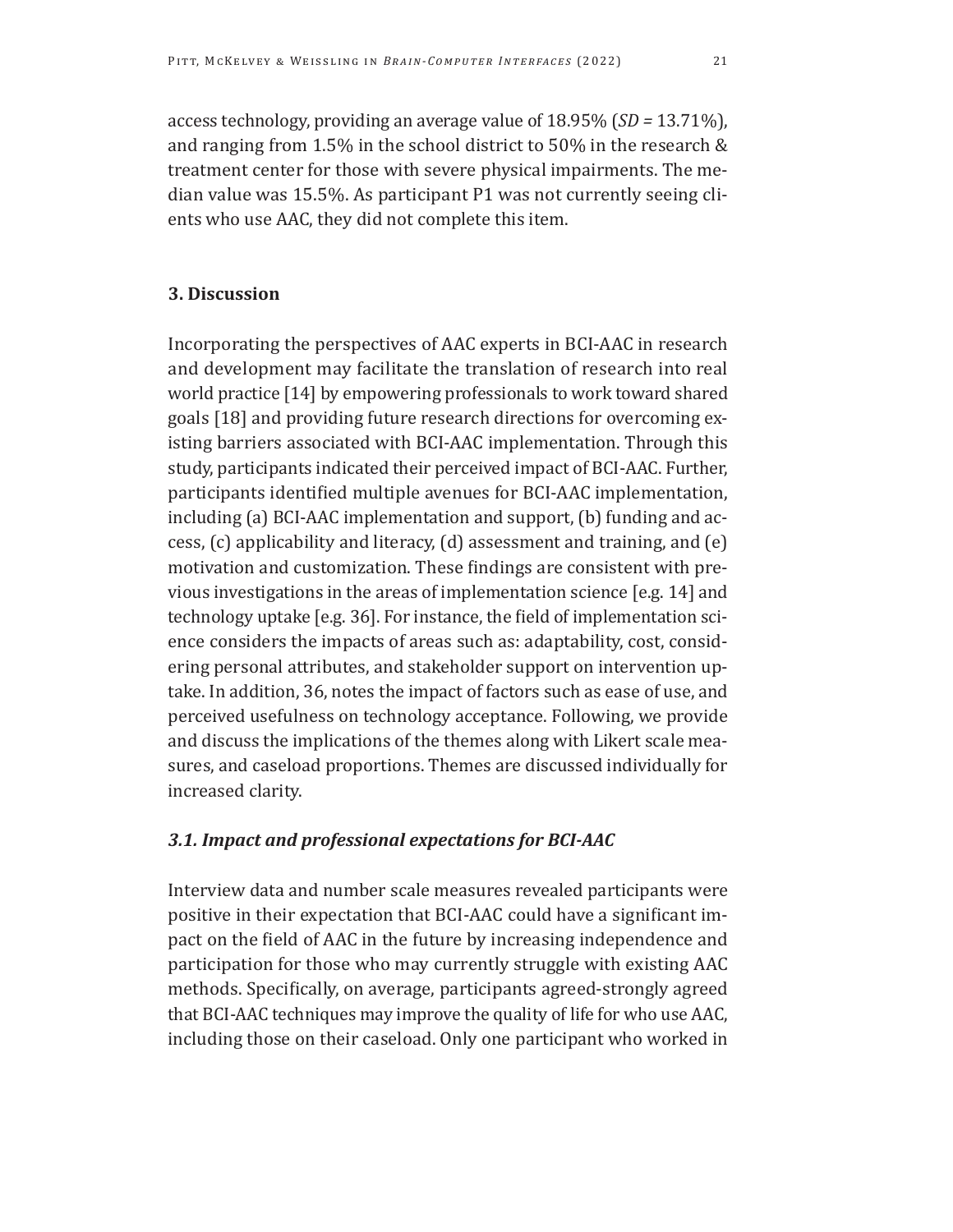the hospital setting disagreed that BCI-AAC may help patients on their specific caseload, possibly because they worked in a primarily pediatric hospital setting. In relation to interview themes, our experts highlighted the need for continued development of new AAC devices and access methods for those with severe physical impairments to bolster independence, participation, and help prevent people being 'sold short' or underestimated in their abilities due to difficulties with motor components of communication.

When considering the populations who may benefit from BCI-AAC access technologies, participants identified a range of heterogeneous individuals who should be considered for BCI-AAC development and implementation. Traditionally, BCI-AAC development has largely focused on supporting adults with locked in syndrome, commonly due to a diagnosis of amyotrophic lateral sclerosis [e.g. 11, 37], a population who may struggle with access to existing AAC technologies [e.g. 5]. However, our participants describe a range of diagnoses for whom BCI-AAC may be considered and highlight the importance of bolstering existing efforts to consider BCI-AAC access for a broad range of diagnoses who may struggle with utilizing existing AAC systems, such as those with cerebral palsy [see also, 38, 39], cardiovascular accident [see also, 40], visual impairment [see also, 41–43], spinal cord injury [see also, 44, 45], brain injury [see also, 41, 46], or ventilator dependency [see also, 42, 47, 48]. Additional, diagnoses identified by participants as possibly benefiting from BCI-AAC included individuals with the following: multiple sclerosis, muscular dystrophy [see also, 49], spinal muscular atrophy and Rett syndrome [see also, 26].

Reports regarding what percentage of participants' caseload could potentially benefit from BCI-AAC were variable, ranging from 1.5% in the school district to 50% in the research and treatment center for those with severe physical impairments. However, participants in our study identified that, on average across various settings, 18.95% of their caseload could benefit from BCI-AAC. That all participants noted BCI-AAC may benefit individuals on their caseload likely underscores participants' openness to BCI-AAC implementation, and why they believe BCI-AAC has the potential to significantly impact the field of AAC. However, while our metric is important for highlighting the possible impact of future BCI-AAC developments in the clinical setting, the percentage reported by our participants requires further research and should be interpreted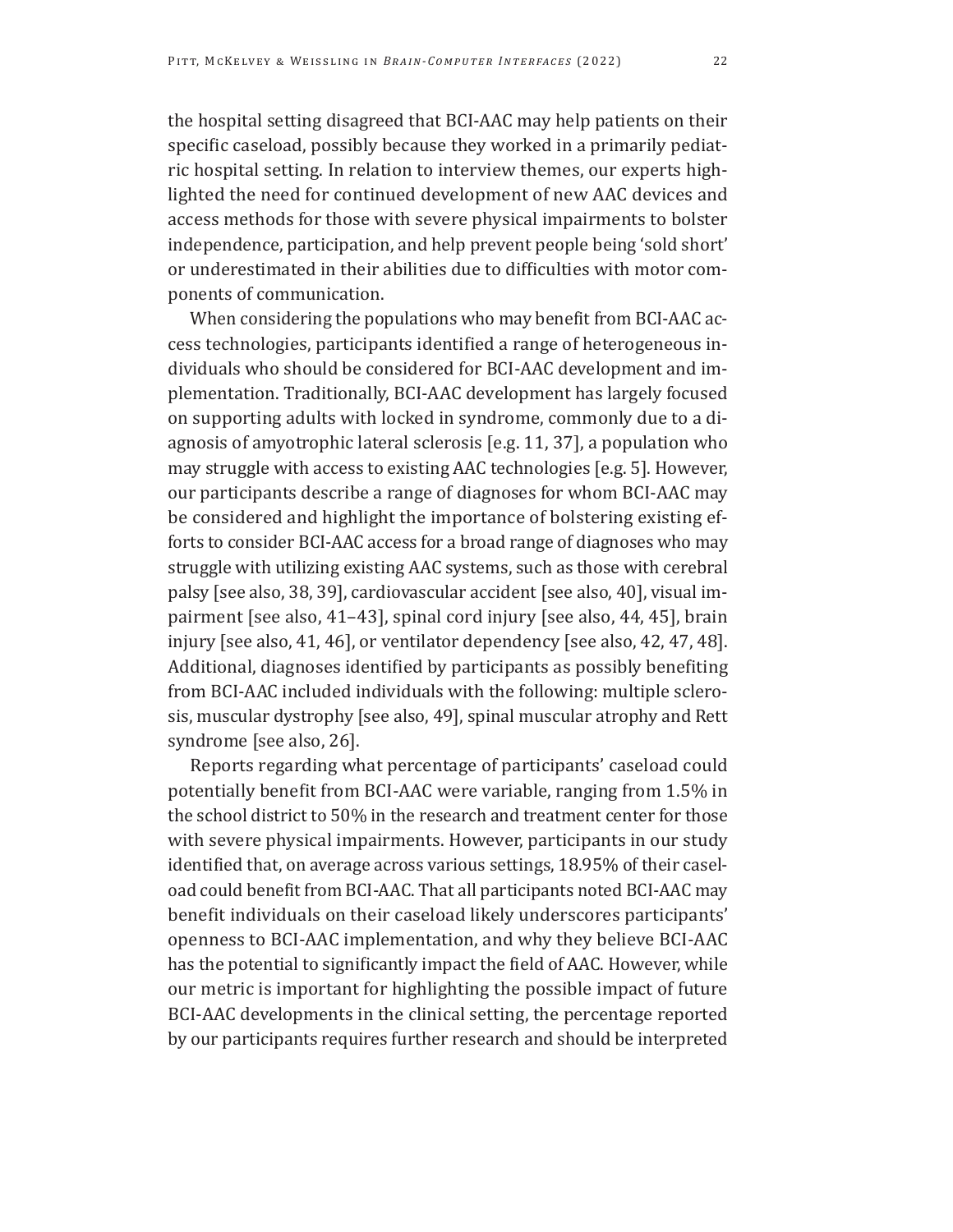with caution. For example, as BCI-AAC is currently aimed towards individuals with physical impairment, there is an increased likelihood that individuals volunteering to participate in this study focused on serving those with severe physical impairments, skewing our averaged caseload metric above AAC experts serving those with other diagnoses (e.g. those with intellectual disability without physical impairments). In addition, participants trend towards validating perceived experimental hypothesis [e.g. 50], which may have also impacted results on number scale measures. Finally, as described above, participants described a range of populations for whom BCI-AAC may be applicable, but for whom research is still in the early stages. Therefore, as the feasibility of BCI-AAC access for these individuals requires further study, it is plausible this caseload metric may best reflect the number of individuals who may benefit in general from new AAC advancements that optimize, supplement, or pro-

Realistic expectations are an important component for improving AAC outcomes [51], and supporting realistic expectations for AAC professionals, users, and their support network is an important ethical matter for BCI-AAC [52–54]. Therefore, it is encouraging that while expectations for BCI-AAC impact from participants were positive, consistent with previous reports, participants caveated their optimism for BCI-AAC by noting multiple barriers and avenues that still need to be overcome for BCI-AAC to be a clinical option [24, 26], as described in the following sections.

# *3.2. Barriers and solutions for BCI-AAC translation*

# *3.2.1. BCI-AAC implementation and support*

vide an alternative option to existing options.

Families and AAC stakeholders play a crucial role in the provision of high technology AAC methods. However, BCI-AAC devices still may not be parent- or school-friendly due to incurred effort associated with setup, calibration, and operation, which may hamper AAC-BCI implementation in the daily setting [e.g. 4, 53]. Supporting stakeholders and perceived ease of use may bolster implementation of AAC technology and decrease device abandonment [55]. Therefore, participants discussed the need to consider how to implement BCI-AAC devices and support stakeholders through a range of avenues, including making setup simple and intuitive. The importance of developing simple devices that function 'out of the box', along with the creation of streamlined devices that lower technical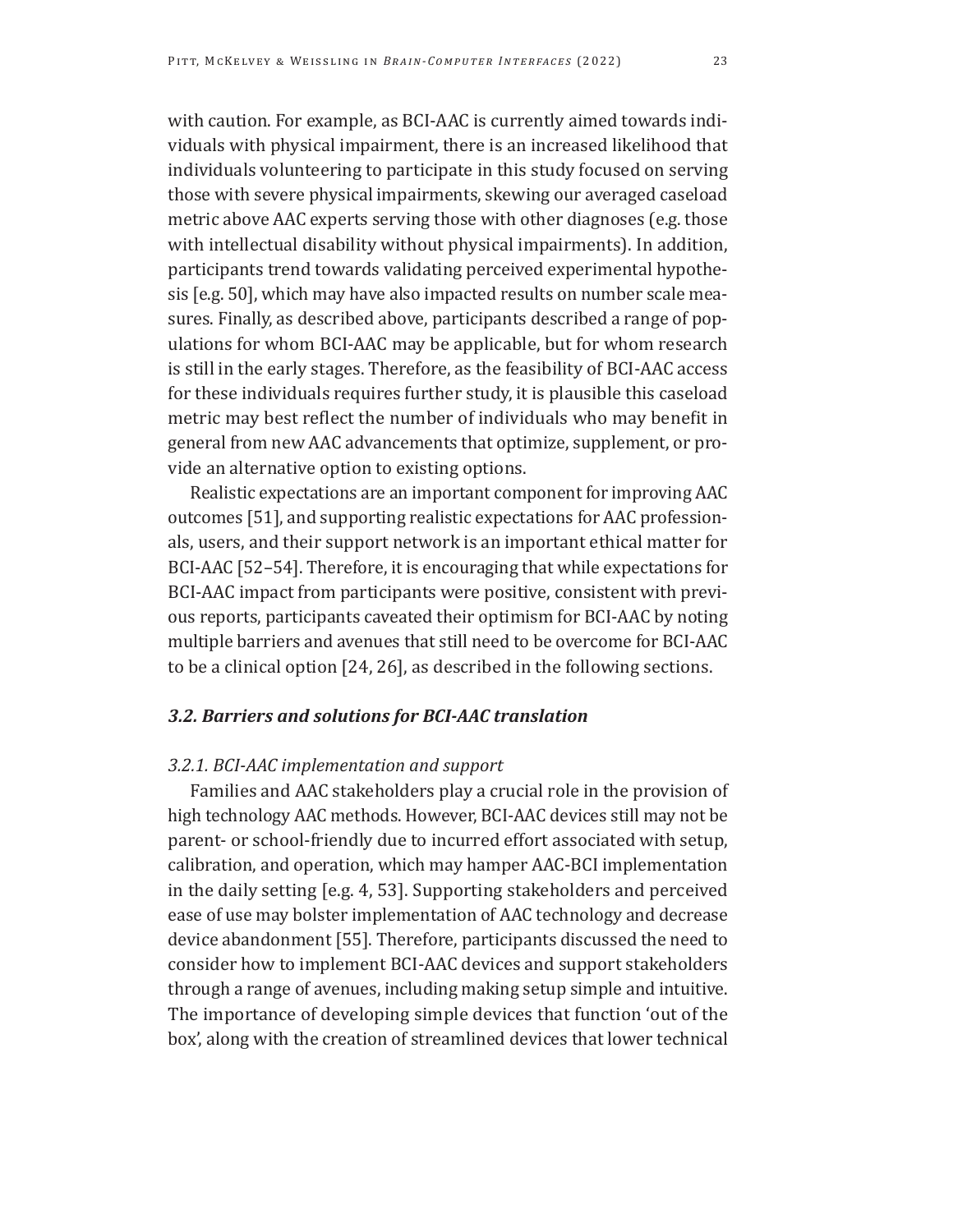and setup-related burdens, such as those utilizing auto calibration [56] are reported elsewhere [e.g. 4, 17, 57] and aligns with our findings. Further, the field of BCI-AAC is considering remote support to caregivers with positive results [9, 57]. Thus, study findings corroborate and extend existing discussions by providing a range of considerations for supporting BCI-AAC implementation. Specifically, in addition to the provision of technical/ clinical support, participants noted the importance of providing step-by-step instructions within simple user manuals, ideally written by novices, and video/ picture tutorials on BCI-AAC use, both of which are known clinical strategies that may help facilitate the success of high-tech AAC methods [58]. Finally, participants noted the benefit of allowing individuals the ability to get hands-on experience with device use to facilitate comfort with technology. However, restricted access to BCI-AAC devices due to factors such as cost may present an immediate hurdle in providing support for hands-on learning and device trials [10].

## *3.2.2. Funding and access*

It is well documented that in developed countries obtaining funding to cover the cost of AAC device is an ongoing barrier for the implementation of AAC devices [1, 59, 60], including BCI-AAC [e.g. 53, 61]. In the United States, AAC reimbursement is commonly provided through health insurance companies and programs. To support BCI-AAC reimbursement, advocacy was noted as an overarching principle by participants. The need for stakeholders to be outspoken about BCI-AAC implementation was previously noted in works such as 53, and is currently demonstrated by recent advocacy efforts from initiatives such as the Steve Gleason project, which successfully overturned Medicare cuts and supported AAC access for those with physical impairments [62]. Thus, it is imperative that BCI-AAC implementation be supported by AAC stakeholders, including multidisciplinary researchers, through involvement in AAC advocacy efforts at the local, state, and international levels.

In addition to advocacy, more specific considerations were also provided to support BCI-AAC funding and clinical integration by participants. Specifically, participants noted that, in the United States, insurance reimbursement for a new AAC device may be difficult to obtain, especially if the original purchase was made within the past five years. Therefore, similar to eye-gaze technology, participants discussed that obtaining reimbursement may be facilitated if BCI-AAC technology could be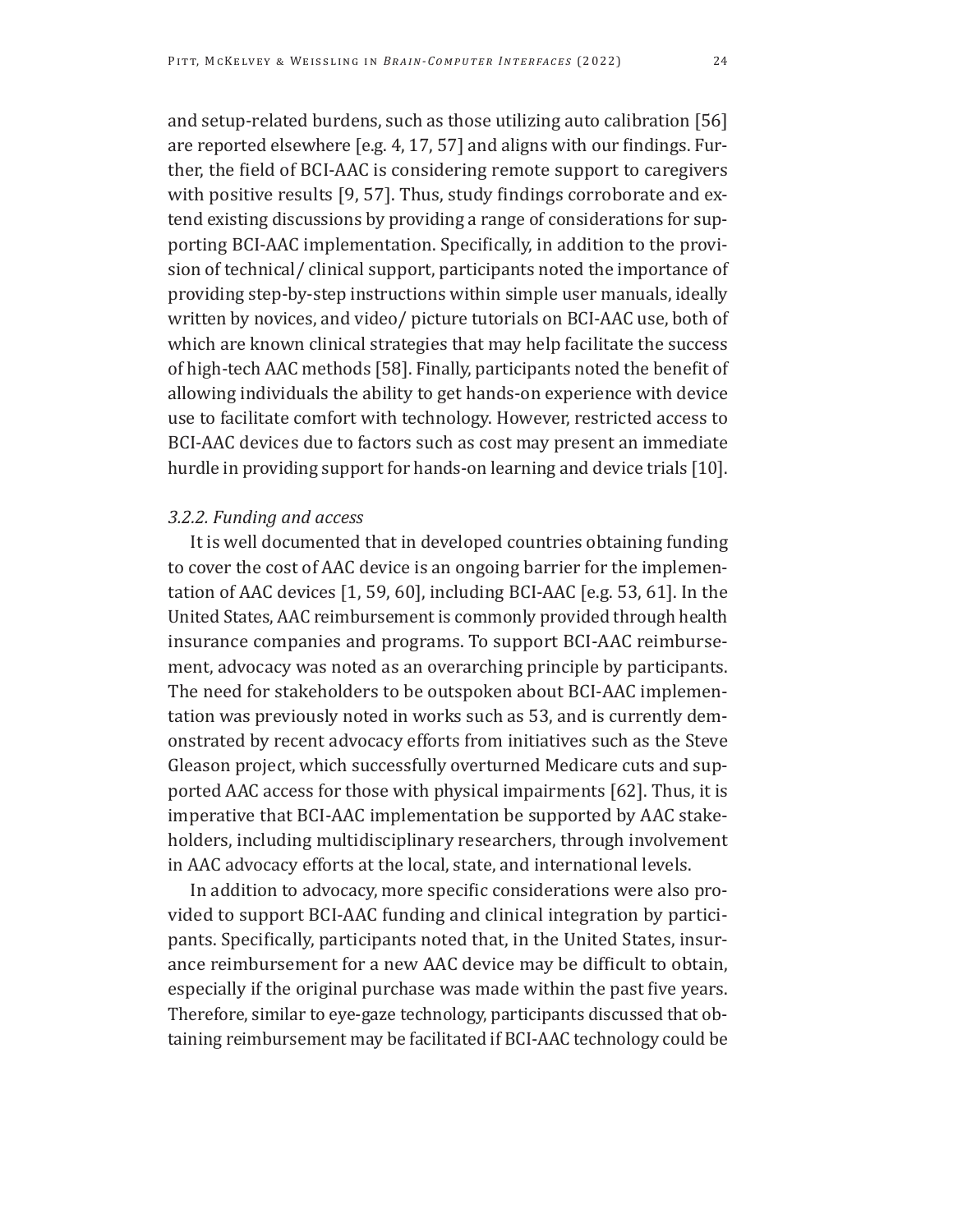added as a peripheral access method to an individual's previously purchased AAC device or integrated with a commercial AAC system to support changes in motor ability. BCI-AAC access to a commercial AAC device was recently identified as a desirable product by multidisciplinary AAC professionals [24], with current investigations already aiming to support AAC users through BCI access to commercial AAC paradigms and software [e.g. 24, 63–65]. Therefore, continued work in this area may help support funding coverage, continuity in AAC access across the life span, and bring BCI-AAC alongside existing AAC software and technology [11]. Beyond funding for the device itself, participants also noted that consideration needs to be given to reimbursement of BCI-AAC assessment and clinical services. For instance, reimbursement for training is often limited by insurance reimbursement policy. Therefore, future efforts may be necessary to support advocacy actions regarding revision to reimbursement policies, alongside engineering advancements that help ensure BCI-AAC is implementable in an easy and timely manner.

Finally, participants noted the importance of trying to minimize cost and provide evidence-based practice, including peer-reviewed research, clinical expertise, and patient values [66] to help express a positive costto-benefit ratio for BCI-AAC in comparison to existing AAC access options, and assist in decreasing costs for those without sufficient insurance coverage. Regarding cost to benefit, previous studies have also reported that a barrier to reimbursement may be the small number of end target users [67]. Therefore, considering a range of end target users for BCI-AAC intervention, including those outlined in this paper, may also encourage industry and financial support.

# *3.2.3. Applicability and literacy*

Participants discussed that providing BCI-AAC access to adults who are literate provided a solid foundation for BCI-AAC development. However, they noted literacy skills seemed almost like a prerequisite to BCI-AAC use, thereby, restricting BCI-AAC access and limiting its relevance to some individuals with complex communication needs. Even with associated challenges (e.g. developing neurophysiology), there is currently increased discussion regarding BCI-AAC access for children with limited and/or emerging language and literacy skills [e.g. 11, 37, 38]. Additionally, clinicians should consider that adults with complex communication needs may still possess the ability to learn language and literacy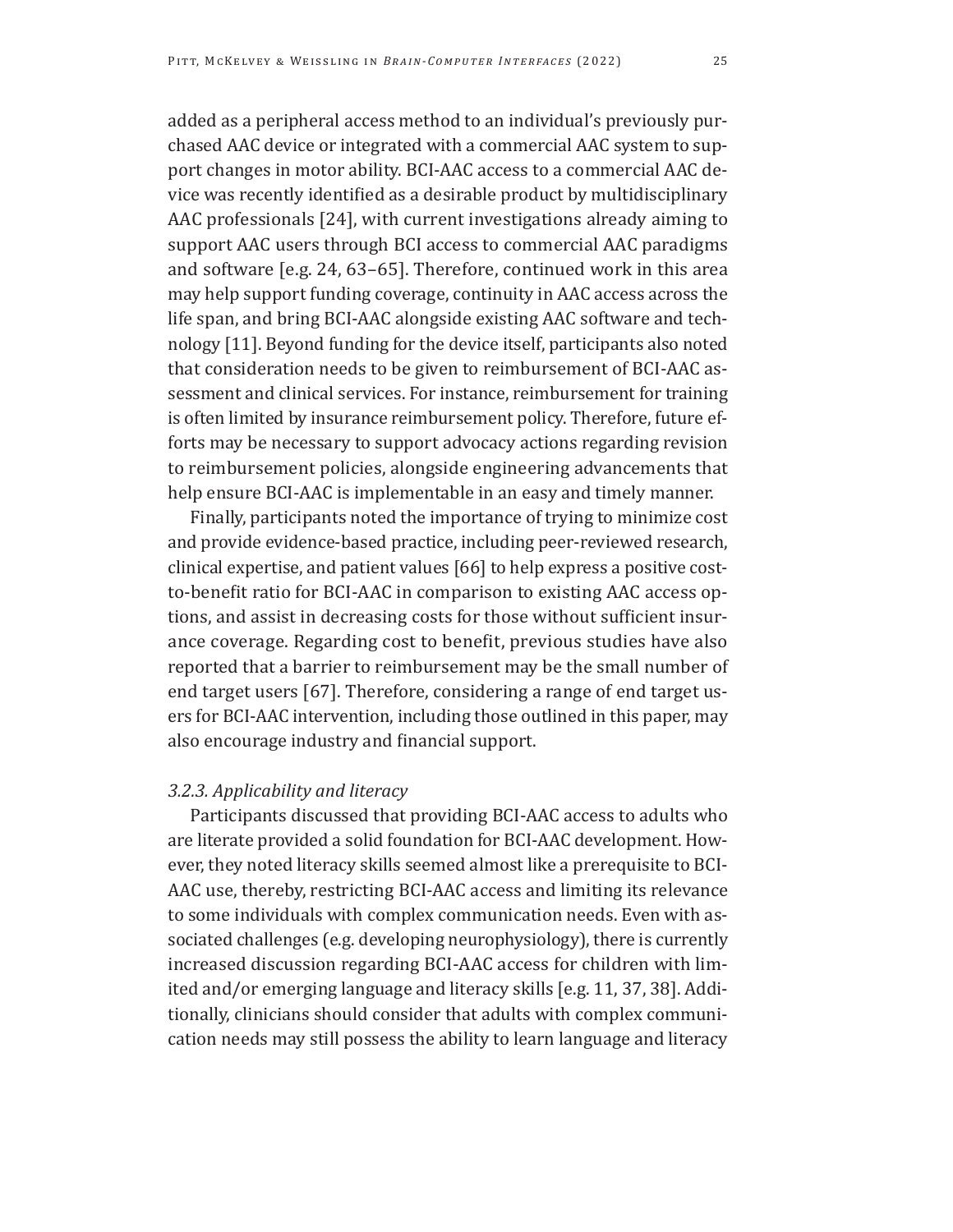skills [1] and language/literacy intervention should also be considered for adults with minimal or emerging language and literacy skills. To support communication and help build language and literacy skills, participants noted the importance of continuing to build on existing research aiming to support BCI-AAC access to pictorial symbol-based displays [24,39,68]. Further, the field of BCI-AAC may wish to consider existing methods for supporting literacy through avenues such as dynamic text [e.g. 69], displays incorporating story book content (e.g. book pages, pictures, characters, and vocabulary) and activities incorporating phonological (e.g. letter-sound correspondence, blending) and sight word approaches [70, Mandak et al., 71.

# *3.2.4. Assessment and training in supporting outcomes*

Consistent with the perspectives of special education staff and caregivers identified by 4, our AAC experts noted the benefit of developing guidelines to help guide AAC assessment across a range of methods, including BCI-AAC and traditional forms of AAC access (e.g. eye-gaze, switch scanning, pointers). In more detail, while one participant noted an organic component to AAC assessment, participants described that assessment tools and guidelines could help clinicians identify which form of AAC access could best support communication success and help BCI-AAC to be added to the list of access methods considered during AAC assessment. In the 1970s, a candidacy-based model for AAC intervention was commonly incorporated which dictated that only certain individuals had the ability to be AAC candidates based on requisite levels of skills (e.g. cognitive, motor). This prerequisite or candidacy-based approach had a negative and exclusionary impact on the field of AAC and was thus replaced by a strengths-based participation approach in the United States, which focuses on the principle that all individuals can enhance their communication through AAC [72]. Therefore, paralleling personalized or precision medicine that seeks to tailor care to each patient [73], in the United States, precision AAC [74] commonly utilizes feature matching to identify an AAC device, access method, and system features that best suit an individual. This feature-matched device is identified based on their unique current and future; cognitive, sensory, motor, and linguistic profile, alongside their trial-based preferences, environment, communication needs and levels of support [1]. As with existing AAC methods, varying cognitive-linguistic-sensory-motor and environmental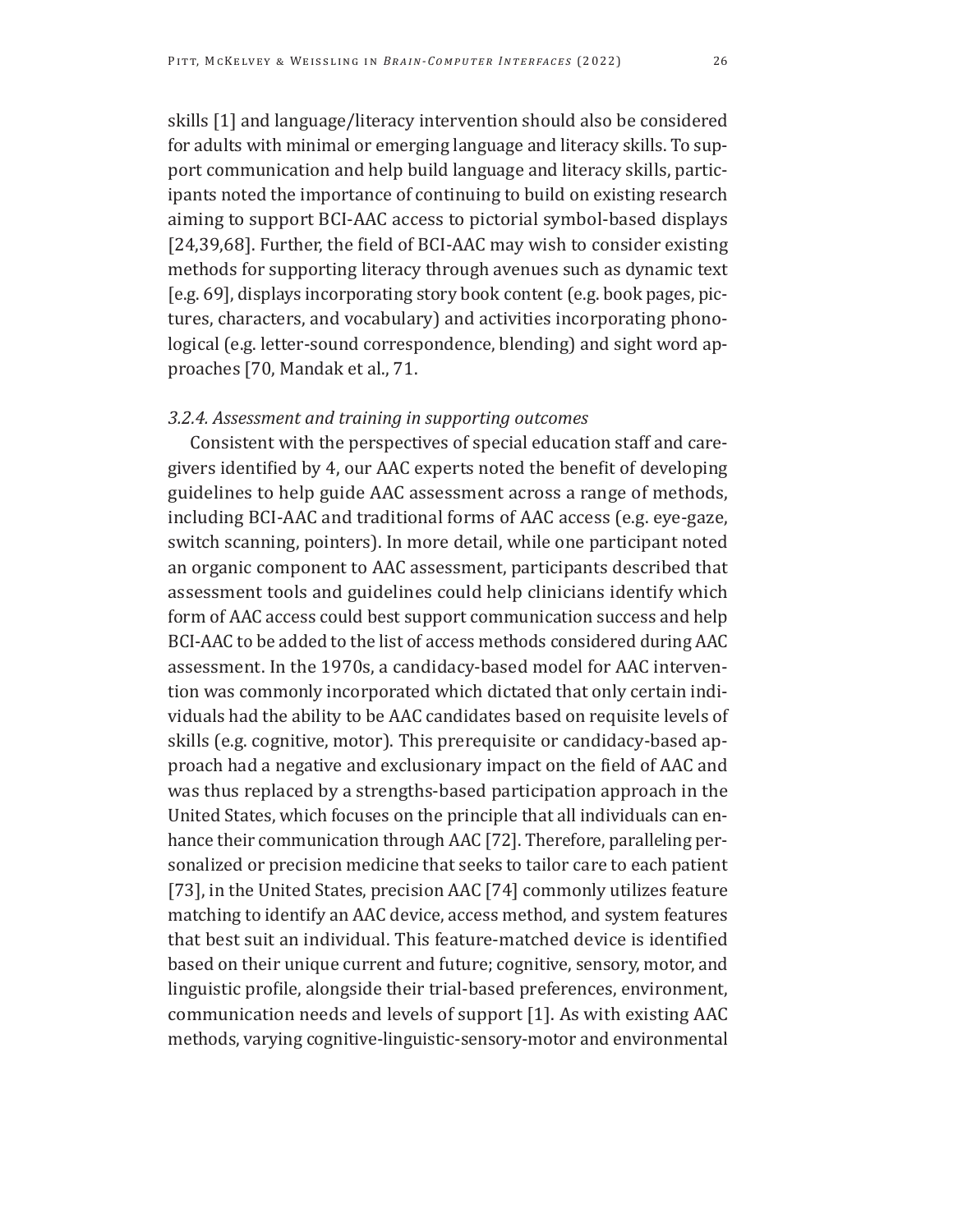factors may impact BCI-AAC performance [e.g. 2]. Therefore, individualized, trial-based information needs to be collected to provide evidence for funding applications and identify most suitable AAC techniques. Unfortunately, feature-matching research is challenged by BCI researchers and clinicians being unable to obtain a variety of BCI-AAC technologies [10]. However, future BCI-AAC research aiming to elucidate factors impacting BCI-AAC success and the user experience, both between different BCI-AAC techniques (e.g. P300, evoked potential, motor imagery) and other AAC technologies, may help inform guidelines and tools for BCI-AAC assessment [10, 75, & 2, 76]. Future works regarding user-centered BCI-AAC assessment and intervention may continue to expand on early efforts in this area, including the development of a clinically based feature-matching framework which provides a detailed review of existing literature regarding how a variety of both internal (e.g. cognition, motor- [imagery], sensory, medical) and external (e.g. environmental) factors influence BCI-AAC performance across nine different BCI-AAC methods [2], alongside a subsequent BCI-AAC screening protocol for completion by those with physical impairments [76].

Beyond feature matching, recent works focused on BCI-AAC evaluation have also highlighted consideration of the World Health Organization's International Classification of Functioning (ICF) Disability and Health framework for guiding and standardizing BCI-AAC procedures [e.g. 10, 14, 75, 77, 78]. In more detail, the ICF provides a framework describing considerations in the areas of body functions and structures, activities, and participation as impacted by environmental and personal factors [75, 79]. Thus, consistent with existing AAC practice, the ICF framework supports consideration of a range of factors impacting BCI-AAC outcomes and emphasizes the importance of considering individuals' ability to engage in daily activities and participation. The ICF framework provides a promising model to support future efforts to clinically integrate BCI-AAC into clinical practice and provide a systematic framework for evaluation.

Finally, in supporting positive outcomes, participants discussed the potential benefits of providing early/timely intervention. Specifically, participants described that in current clinical practice they ideally begin assisting the individual to learn an AAC access method (e.g. eyegaze) before it becomes their primary access method. This is done to facilitate transition and support continuity in AAC access. Regarding the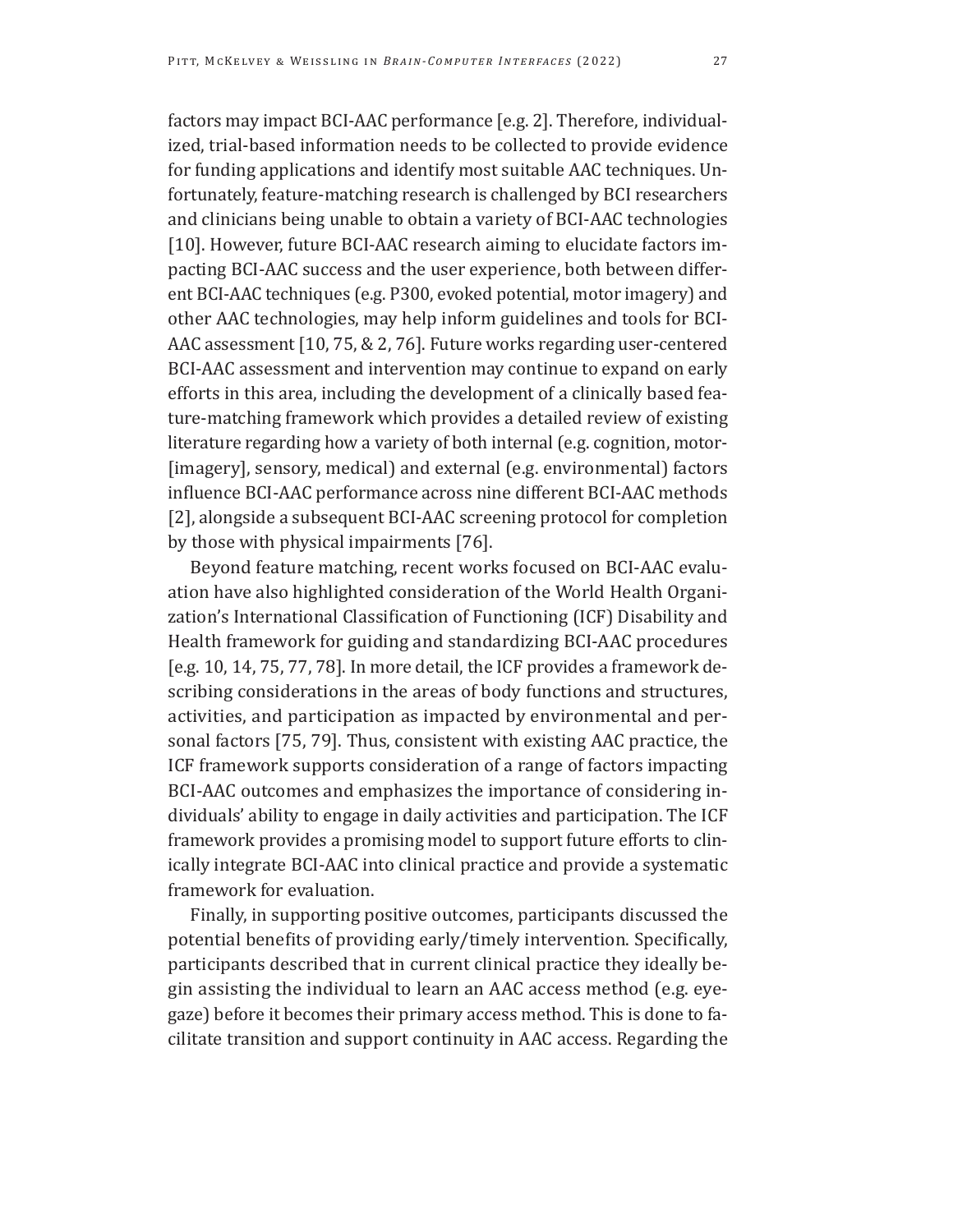application of timely/early intervention for BCI-AAC, research is limited. However, a recent investigation did provide support for the benefit of early/timely intervention in promoting motor-based BCI-AAC success for two adults with amyotrophic lateral sclerosis who had a mild cognitive impairment [64]. Further, recent reports have noted that similar to existing AAC practices that aim to provide communication supports to children with complex communication needs as early as possible [80], early BCI-AAC intervention for children may support participation and learning across the lifespan [25]. However, further study is needed in this area.

### *3.2.5. Motivation and customization*

Participants identified the need for BCI-AAC devices to be flexible and support customized programming. They discussed the benefits of customization when supporting access to curriculum and learning for children to bolster educational inclusion. Additionally, customization may increase engagement and motivation of BCI-AAC users, factors related to improved BCI-AAC success and human computer interactions [2, 81, 82]. For instance, the inclusion of personally relevant stimuli in AAC may help support success [83], and, as one participant described, promote improved social participation. Therefore, future BCI-AAC efforts may wish to consider device customization that incorporates stakeholders' preferences. For instance, from a visual P300-BCI perspective, while performance factors still need to be considered, evaluating the impacts of allowing an individual to choose their own personally relevant custom flash stimuli, such as a face, object, symbol, or scene [e.g. 84–86] on both their user experience [e.g. 23] and social participation are examples of avenues for BCI-AAC customization. Therefore, future research on how interfaces can be designed to meet end user wishes is required [e.g. 87]. Further, beyond the display, participants described the importance of considering avenues for customization of system hardware regarding options for choice of color, and adaptions to make BCI-AAC aesthetically pleasing, and portable for use in the public setting.

Within the motivation and learning theme, participants also discussed the importance of considering the use of BCI-AAC to provide access to preferred activities. Specifically, individuals learn to build intentional communication by understanding they can control their environment to achieve their goals [e.g. social closeness; 1]. Therefore, to provide a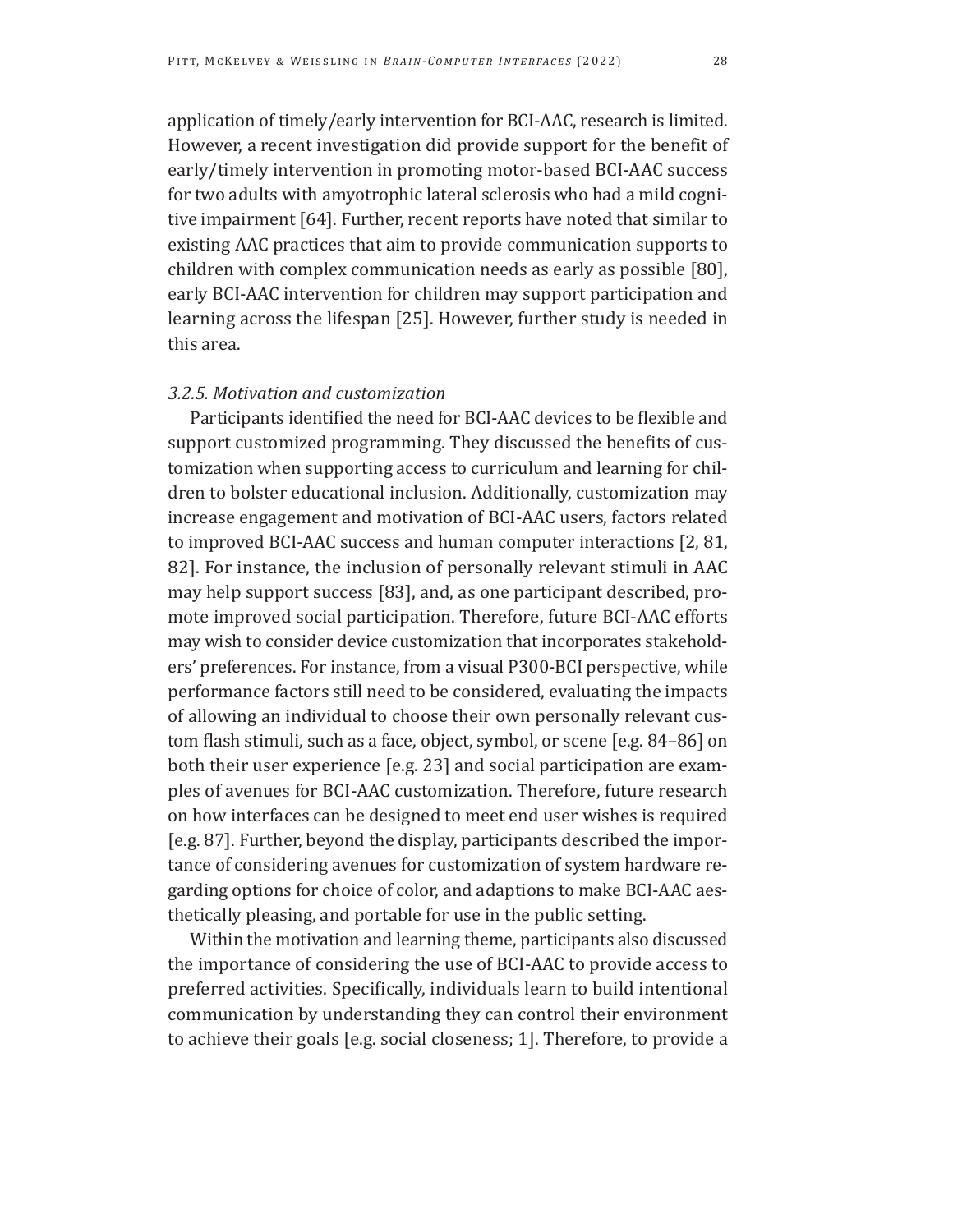foundation for developing intentional communication and to support social participation [33], participants validate current efforts to support BCI-AAC access to engaging, motivating, and cause and effect-related activities. Motivating activities provide opportunities for individuals who use AAC to learn cause and effect through avenues such as requesting, choice making, and toy interaction, with current BCI-AAC works already laying a foundation in this area [e.g. 38, 88–90]. Further, participants explained that similar to existing AAC software such as Timocco™ (Timocco, Akron, OH) and Look to Learn (SmartBox Assistive Technology Ltd., New Kensington, PA), engaging activities may lower the cognitive demand needed to learn a new access method and may help support comfort with BCI technology for AAC users and multidisciplinary professionals.

## **4. Limitations and future directions**

The themes identified through interviews with AAC experts who are SLPs provide multiple considerations for the clinical integration of BCI-AAC technologies. However, further research in this area is warranted to confirm study findings and identify the perspectives of a full range stakeholders in AAC, including clinicians, caregivers, and those who use AAC. For instance, while data saturation was reached, the study only included a small sample of 11 AAC experts, all based in the United States. Therefore, as AAC implementation and funding considerations may vary between countries, additional work seeking to identify the perspectives of AAC experts on an international level will help elucidate a full range of factors that may facilitate BCI-AAC success internationally. Further, this study was limited to only the perspectives of SLPs who specialize in AAC intervention, targeting experts across a broad range of settings. An array of settings was targeted for this study to provide a range of considerations for BCI-AAC implementation that cut across the lifespan/disease. However, it is plausible that focusing on BCI-AAC implementation for one age group (e.g. children, adolescents, adults), diagnosis, or setting may help identify more specific considerations for BCI-AAC implementation, especially as perspectives may differ between different stakeholder groups [3]. Thus, while the AAC expertise of participants provided a firm foundation for clinical considerations for the field of speech pathology,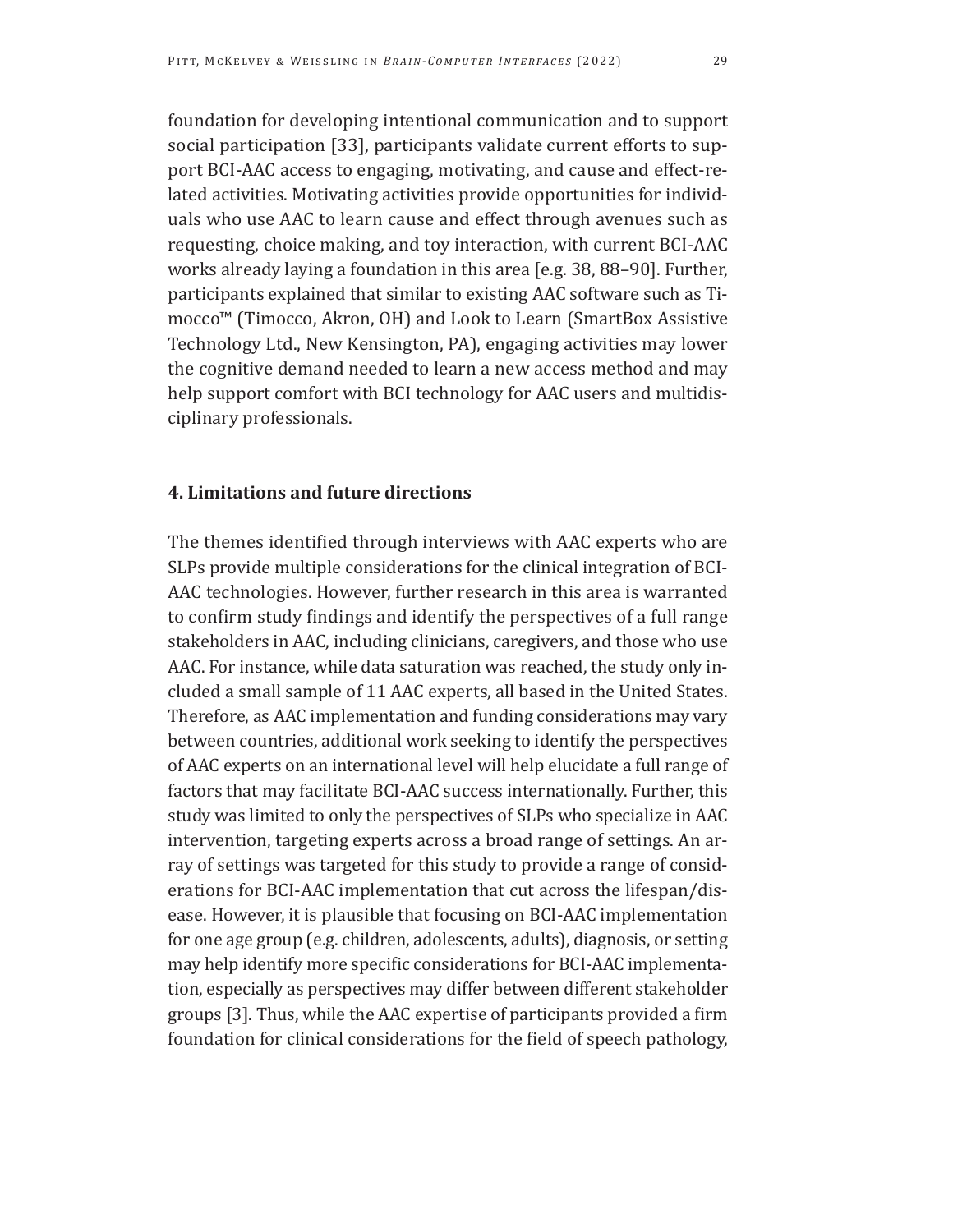further work is needed to evaluate the perspectives of multidisciplinary professionals making up the AAC team including: AAC facilitators and communication partners, collaborating professionals, research and policy specialists, manufactures/vendors, funding agency personnel, and AAC technology training agency personnel [12]. Additionally, we provided all participants with a short presentation on BCI-AAC technology to provide context for discussion and answered any questions prior to starting the interview process. However, it should be considered that specific BCI-AAC experience varied among participants (see Table 1). This variable experience may have limited some of their abilities to provide specific considerations for BCI-AAC. Therefore, future work should consider providing participants with a hands-on BCI-AAC experiences [e.g. similar to 4], or provide further detail about the current state of science for BCI-AAC prior to interview conductance to bolster discussion, identify new themes, and build upon this work. Finally, as many of the themes addressed are in the early stages of research, collaborative works focusing on both implementation and basic science discoveries that incorporate a range of perspectives (e.g. BCI-AAC engineering, human-computer interaction, neuroscience, neuropsychology, clinical professionals) are warranted to demonstrate the feasibility of the proposed BCI-AAC approaches.

**Acknowledgments** The authors would like especially to thank Brynley Klein, in addition to Megan Manly and Marj McKinty for their contributions to the project

**Disclosure** No potential conflict of interest is reported by the authors.

**Funding** This work was supported by the Nebraska Tobacco Settlement Biomedical Research Development Fund.

### **References**

- [1] Beukelman D, Light J. Augmentative and alternative communication: supporting children and adults with complex communication needs. 5th ed. Baltimore (MD): Paul H. Brookes Publishing Co; 2020.
- [2] Pitt KM, Brumberg JS. Guidelines for feature matching assessment of braincomputer interfaces for augmentative and alternative communication. Am J Speech Lang Pathol. 2018;27(3):950–964.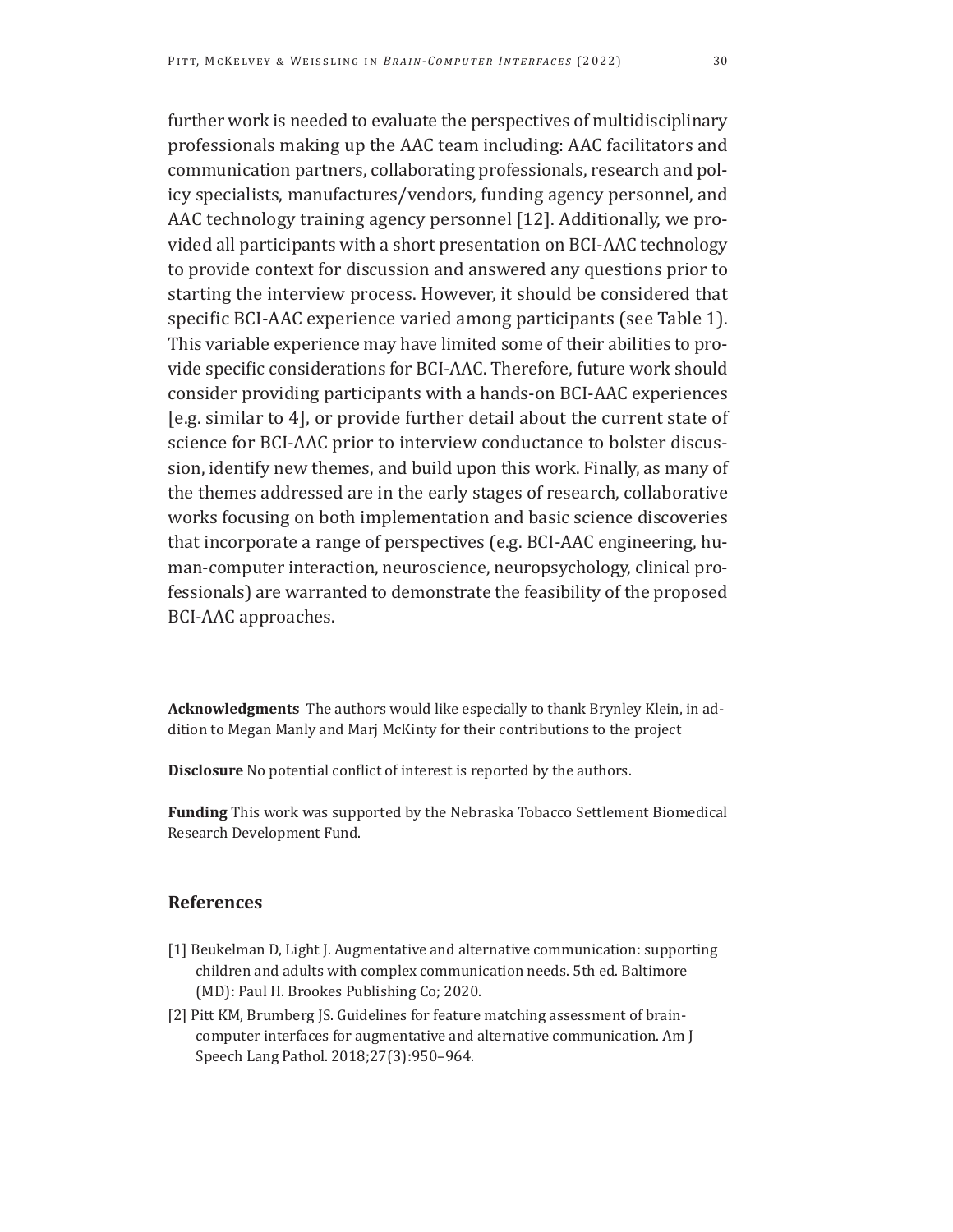- [3] Branco MP, Pels EG, Nijboer F, et al. Brain- Computer interfaces for communication: preferences of individuals with locked-in syndrome, caregivers and researchers. Disability Rehabi Assistive Technol. 2021;1–11. doi:10.1080/1 7483107.2021.1958932.
- [4] Taherian S, Davies TC. Caregiver and special education staff perspectives of a commercial brain-computer interface as access technology: a qualitative study. Brain-Comput Interfaces. 2018;5(2–3):73–87.
- [5] Fager SK, Fried-Oken M, Jakobs T, et al. New and emerging access technologies for adults with complex communication needs and severe motor impairments: state of the science. Augment Altern Comm. 2019;35 (1):13–25. doi:10.1080/07 434618.2018.1556730.
- [6] Brumberg JS, Pitt KM, Mantie-Kozlowski A, et al. Brain-computer interfaces for augmentative and alternative communication: a tutorial. Am J Speech Lang Pathol. 2018;27(1):1–12.
- [7] Donchin E, Spencer KM, Wijesinghe R. The mental prosthesis: assessing the speed of a P300-based brain-computer interface. IEEE Trans Neural Syst Rehabil Eng. 2000;8(2):174–179.
- [8] Pitt KM, Brumberg JS, Burnison JD, et al. Behind the scenes of noninvasive brain-computer interfaces: a review of electroencephalography signals, how they are recorded, and why they matter. Perspect ASHA Spec Interest Groups. 2019;4(6):1622–1636.
- [9] Wolpaw JR, Bedlack RS, Reda DJ, et al. Independent home use of a braincomputer interface by people with amyotrophic lateral sclerosis. Neurology. 2018;91(3): e258–e267.
- [10] Chavarriaga R, Fried-Oken M, Kleih S, et al. Heading for new shores! Overcoming pitfalls in BCI design. Brain-Comput Interfaces. 2017;4(1–2):60–73.
- [11] Pitt KM, Brumberg JS, Pitt AR. Considering augmentative and alternative communication research for brain-computer interface practice. Assist Technol Outcomes Benefits. 2019;13(Summer):1–20. [https://digitalcommons.unl.edu/](https://digitalcommons.unl.edu/specedfacpub/203/) [specedfacpub/203/](https://digitalcommons.unl.edu/specedfacpub/203/)
- [12] Binger C, Ball L, Dietz A, et al. Personnel roles in the AAC assessment process. Augment Altern Comm. 2012;28(4):278–288. doi:10.3109/07434618.2012.71 6079.
- [13] Olswang LB, Prelock PA. Bridging the gap between research and practice: implementation science. J Speech Lang Hear Res. 2015;58(6):S1818–S1826.
- [14] Pitt KM, Dietz AR. Applying implementation science to support active collaboration in noninvasive brain-computer interface development and translation for AAC. Am J Speech Lang Pathol. 2021;1–12. doi:10.1044/2021\_AJSLP-21-00152.
- [15] Kübler A. The history of BCI: from a vision for the future to real support for personhood in people with locked-in syndrome. Neuroethics. 2020;13(2):163–180.
- [16] Kübler A, Holz EM, Riccio A, et al. The user-centered design as novel perspective for evaluating the usability of BCI-controlled applications. PloS one. 2014;9(12): e112392.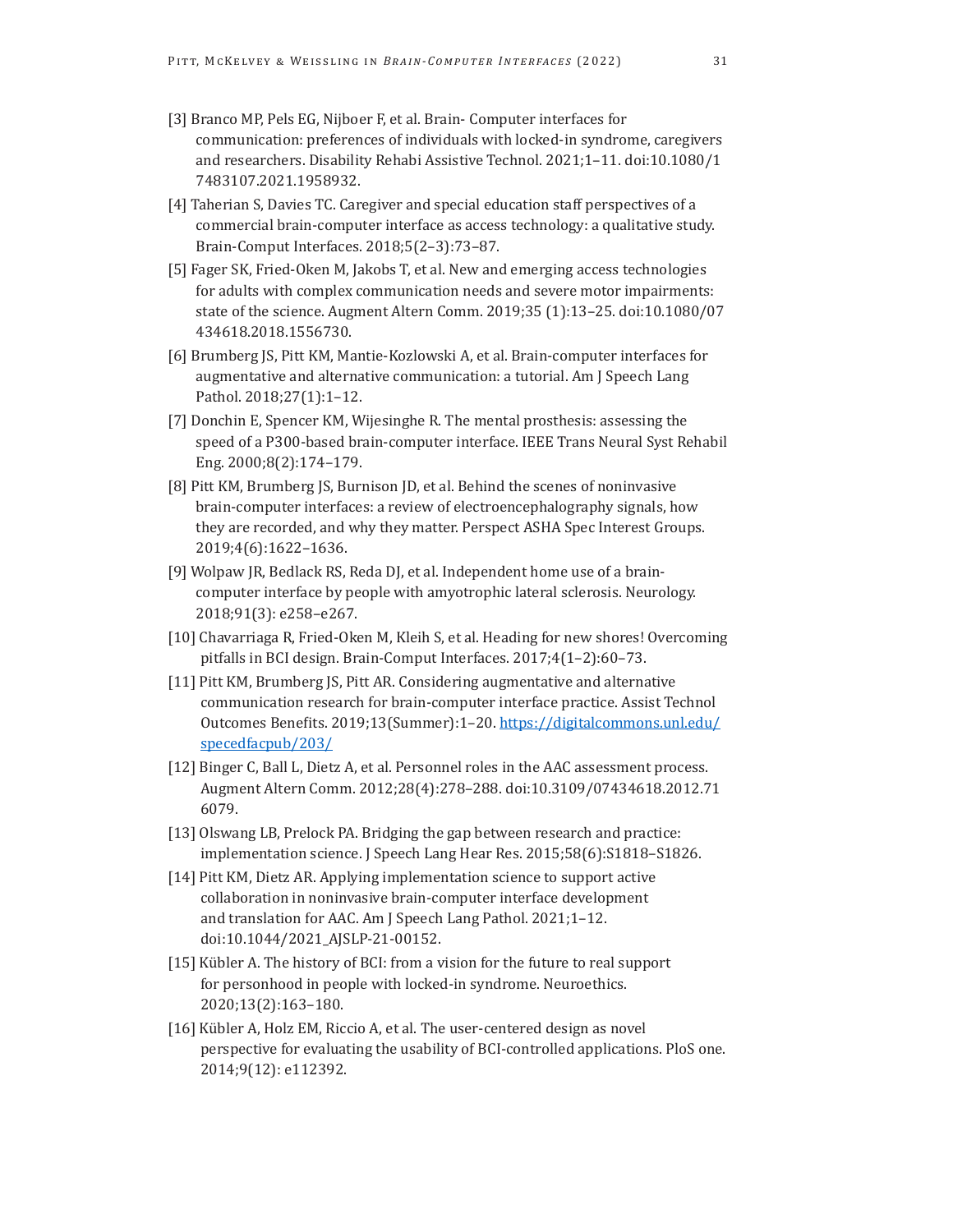- [17] Lynn JMD, Armstrong E, Martin S. User centered design and validation during the development of domestic brain computer interface applications for people with acquired brain injury and therapists: a multi-stakeholder approach. J Assist Technol. 2016;10 (2):67–78. doi:10.1108/JAT-01-2016-0002.
- [18] Laudel G. Collaboration, creativity and rewards: why and how scientists collaborate. Int J Technol Mgmt. 2001;22(7–8):762–781. doi:10.1504/ IJTM.2001.002990.
- [19] Blain-Moraes S, Schaff R, Gruis KL, et al. Barriers to and mediators of braincomputer interface user acceptance: focus group findings. Ergonomics. 2012;55 (5):516–525.
- [20] Geronimo A, Stephens HE, Schiff SJ, et al. Acceptance of brain-computer interfaces in amyotrophic lateral sclerosis. Amyotroph Lateral Scler Frontotemporal Degener. 2015;16(3–4):258–264.
- [21] Huggins JE, Wren PA, Gruis KL. What would brain-computer interface users want? Opinions and priorities of potential users with amyotrophic lateral sclerosis. Amyotrophic Lateral Sclerosis. 2011;12 (5):318–324.
- [22] Peters B, Mooney A, Oken B, et al. Soliciting BCI user experience feedback from people with severe speech and physical impairments. Brain Comput Interfaces. 2016;3(1):47–58.
- [23] Pitt KM, Brumberg JS. Evaluating the perspectives of those with severe physical impairments while learning BCI control of a commercial augmentative and alternative communication paradigm. Assistive Technol. 2021b; 1–9. Advance online publication. doi: 10.1080/10400435.2021.1949405.
- [24] Hill K, Huggins J, Woodworth C. 2020. Interprofessional practitioners' opinions on features and services for an augmentative and alternative communication brain-computer interface device. PM&R: J Injury Funct Rehabl. Advance online publication. doi:10.1002/pmrj.12525.
- [25] Letourneau S, Zewdie ET, Jadavji Z, et al. Clinician awareness of brain computer interfaces: a Canadian national survey. J Neuroeng Rehabil. 2020;17(1): Article 2. doi:10.1186/s12984-019-0624-7.
- [26] Nijboer F, Plass-Oude Bos D, Blokland Y, et al. Design requirements and potential target users for brain-computer interfaces–Recommendations from rehabilitation professionals. Brain-Comput Interfaces. 2014;1 (1):50–61.
- [27] Saunders B, Sim J, Kingstone T, et al. Saturation in qualitative research: exploring its conceptualization and operationalization. Qual Quantity. 2018;52 (4):1893–1907.
- [28] Lund SK, Quach W, Weissling K, et al. Assessment with children who need augmentative and alternative communication (AAC): clinical decisions of AAC specialists. Lang Speech Hear Serv Sch. 2017;48 (1):56–68.
- [29] Pitt KM, McCarthy JW. What's in a photograph? The perspectives of composition experts on factors impacting visual scene display complexity for augmentative and alternative communication and strategies for improving visual communication. Am J Speech Lang Pathol. 2021;30:2080–2097. Advance online publication. doi:10.1044/2021\_AJSLP-20-00350.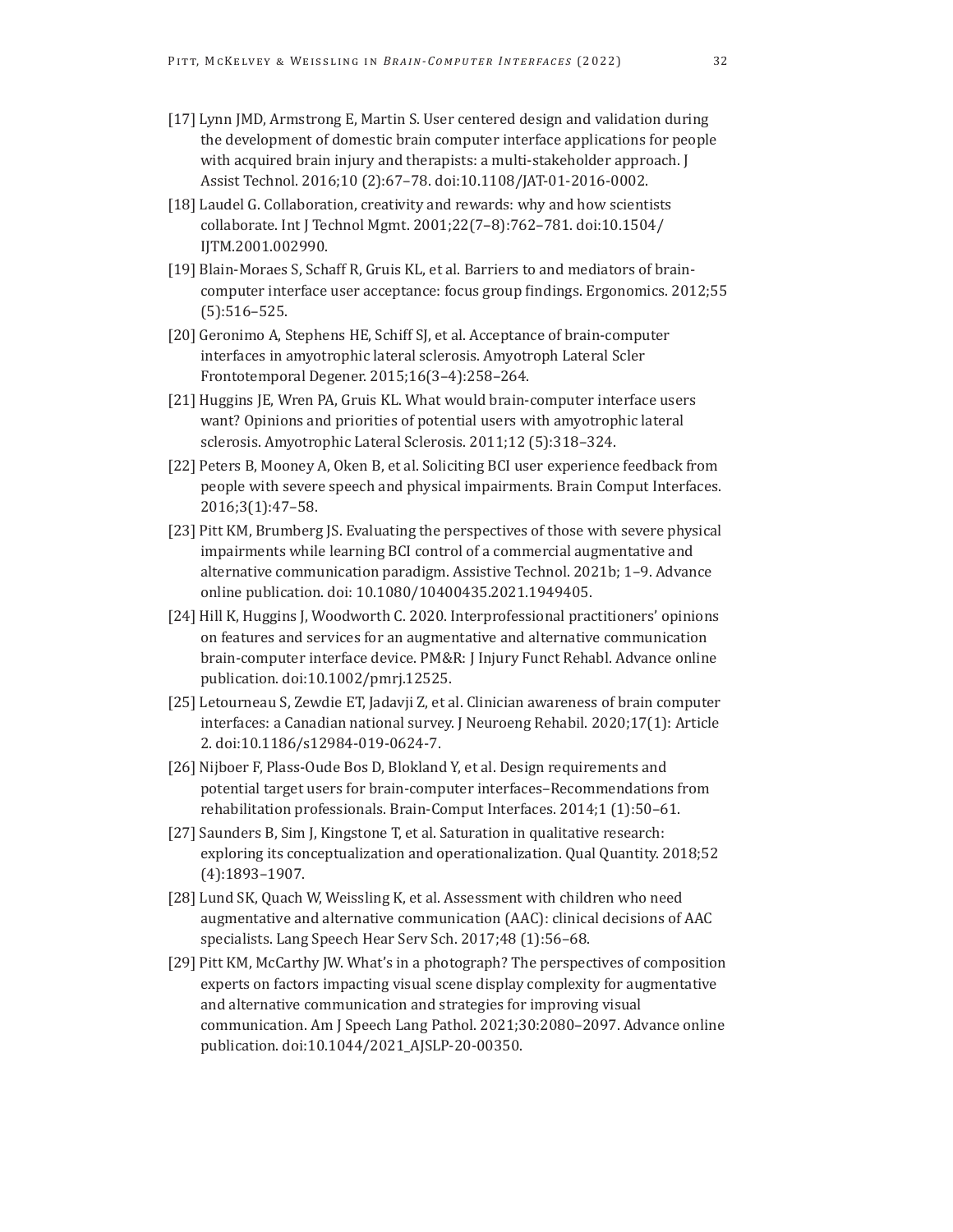- [30] QSR International [Software]. NVivo 12 (Version 12 plus). 2018. Available from <https://www.qsrinternational.com/nvivo/products>
- [31] Gibbs GR. Analyzing qualitative data. Thousand Oaks (CA): Sage Publications; 2008.
- [32] Creswell J. Qualitative inquiry and research design. 3rd ed. Thousand Oaks (CA): Sage Publications; 2012.
- [33] O'Neill T, Wilkinson KM. Preliminary investigation of the perspectives of parents of children with cerebral palsy on the supports, challenges, and realities of integrating augmentative and alternative communication into everyday life. Am J Speech Lang Pathol. 2020;29(1):238–254.
- [34] Syed M, Nelson SC. Guidelines for establishing reliability when coding narrative data. Emerg Adulthood. 2015;3(6):375–387. doi:10.1177/2167696815587648.
- [35] Brantlinger E, Jimenez R, Klingner J, et al. Qualitative studies in special education. Except Child. 2005;71 (2):195–207. doi:10.1177/001440290507100205.
- [36] Davis FD. Perceived usefulness, perceived ease of use, and user acceptance of information technology. MIS Quarterly. 1989;13:319–340.
- [37] Moghimi S, Kushki A, Marie Guerguerian A, et al. A review of EEG-based braincomputer interfaces as access pathways for individuals with severe disabilities. Assistive Technol. 2013;25(2):99–110.
- [38] Kinney-Lang E, Kelly D, Floreani ED, et al. Advancing brain-computer interface applications for severely disabled children through a multidisciplinary national network: summary of the inaugural pediatric BCI Canada meeting. Front Hum Neurosci. 2020;14. Article 593883. doi:10.3389/fnhum.2020.593883.
- [39] Scherer R, Billinger M, Wagner J, et al. Thought-based row-column scanning communication board for individuals with cerebral palsy. Ann Phys Rehabil Med. 2015;58 (1):14–22.
- [40] Kleih SC, Gottschalt L, Teichlein E, et al. Toward a P300 based brain-computer interface for aphasia rehabilitation after stroke: presentation of theoretical considerations and a pilot feasibility study. Front Hum Neurosci. 2016;10. Article 547. doi:10.3389/fnhum.2016.00547.
- [41] Brumberg JS, Nguyen A, Pitt KM, et al. Examining sensory ability, feature matching and assessmentbased adaptation for a brain–computer interface using the steady-state visually evoked potential. Disability Rehabi Assistive Technol. 2019;14 (3):241–249.
- [42] McCane LM, Sellers EW, McFarland DJ, et al. Braincomputer interface (BCI) evaluation in people with amyotrophic lateral sclerosis. Amyotrophic Lateral Scler Fronttemporal Degener. 2014;15(3–4):207–215.
- [43] Peters B, Bedrick S, Dudy S, et al. SSVEP BCI and eye tracking use by individuals with late-stage ALS and visual impairments. Front Hum Neurosci. 2020;14. Article 595890. doi:10.3389/fnhum.2020.595890.
- [44] Dutt-Mazumder A, Huggins JE. Performance comparison of a non-invasive P300-based BCI mouse to a head-mouse for people with SCI. Brain-Comput Interfaces. 2020;7(1–2):1–10.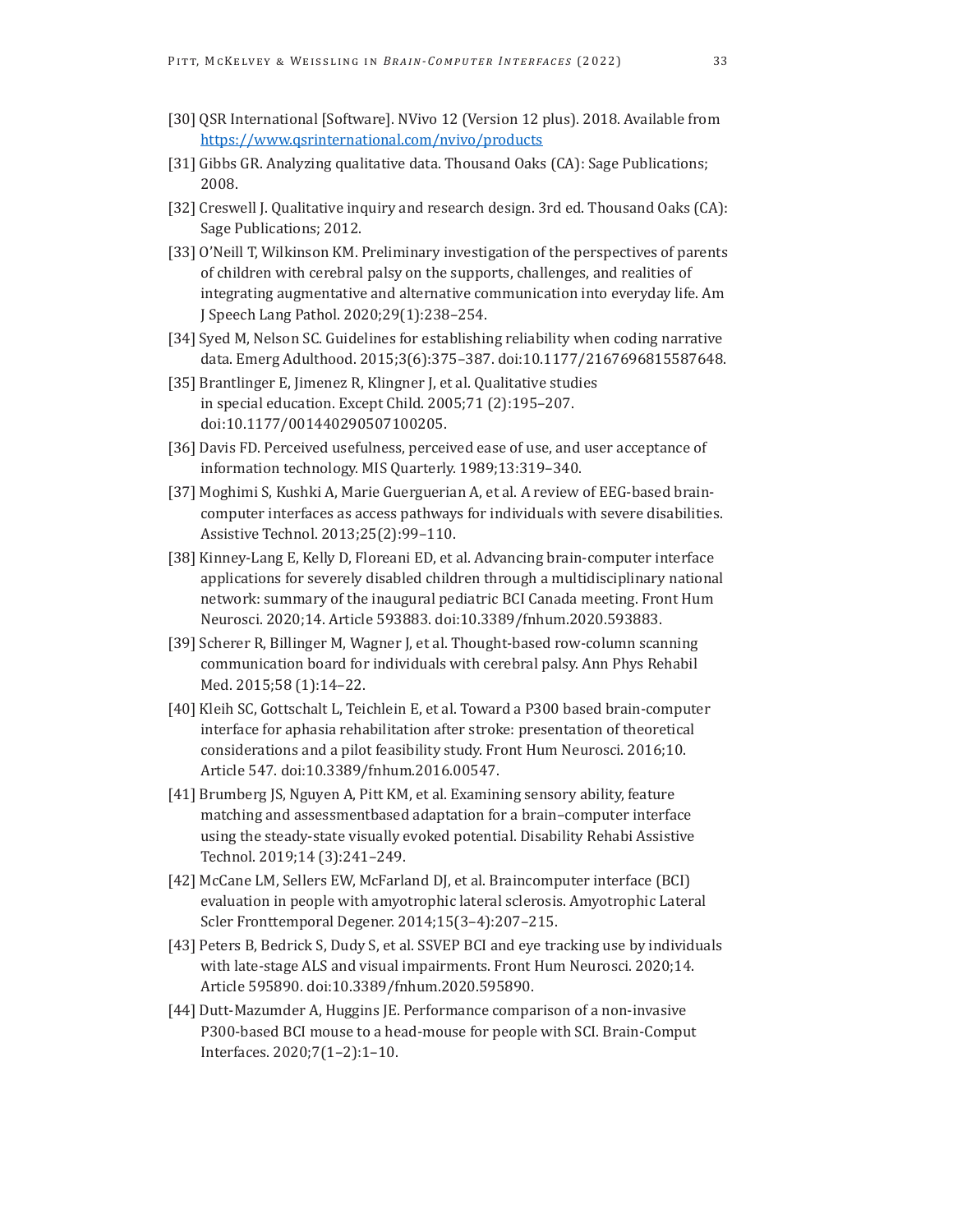- [45] Rupp R. Challenges in clinical applications of brain computer interfaces in individuals with spinal cord injury. Front Neuroeng. 2014;7. Article 38. doi:10.3389/fneng.2014.00038.
- [46] Daly J. P300 brain computer interface control after an acquired brain injury. Int J Recent Innovation Trends Comput Commun. 2015;3(1):318–325.
- [47] Mayaud L, Cabanilles S, Van Langhenhove A, et al. Brain-computer interface for the communication of acute patients: a feasibility study and a randomized controlled trial comparing performance with healthy participants and a traditional assistive device. Brain- Comput Interfaces. 2016;3(4):197–215.
- [48] Sellers EW, Kübler A, Donchin E. Brain-computer interface research at the University of South Florida cognitive psychophysiology laboratory: the P300 speller. IEEE Trans Neural Syst Rehabil Eng. 2006;14 (2):221–224.
- [49] Fried-Oken M, Mooney A, Peters B, et al. A clinical screening protocol for the RSVP Keyboard brain–computer interface. Disability Rehabi Assistive Technol. 2015;10(1):11–18.
- [50] Dell N, Vaidyanathan V, Medhi I, et al. (2012, May). "Yours is better!" participant response bias in HCI. In *Proceedings of the sigchi conference on human factors in computing systems*, Austin, Texas, USA (pp. 1321–1330). doi:10.1145/2207676.2208589.
- [51] Smith MM, Connolly I. Roles of aided communication: perspectives of adults who use AAC. Disability Rehabi Assistive Technol. 2008;3(5):260–273.
- [52] Brukamp K (2020). Brain-computer interfaces for communication in severe acquired brain damage: challenges and strategies in clinical research and development. In Antona M, Stephanidis C (Eds.), *Universal access in humancomputer interaction: Design approaches and supporting technologies. Proceedings, Part*, Copenhagen, Denmark (Vol. 1, pp. 113–123). Springer. doi:10.1007/978-3-030-49282-3\_8.
- [53] Kübler A, Mushahwar VK, Hochberg LR, et al. BCI Meeting 2005–Workshop on clinical issues and applications. IEEE Trans Neural Syst Rehabil Eng. 2006;14 (2):131–134.
- [54] Vlek RJ, Steines D, Szibbo D, et al. Ethical issues in brain– computer interface research, development, and dissemination. J Neurol Phys Ther. 2012;36(2):94–99.
- [55] Albudoor N, Peña ED. Factors influencing US speech and language therapists' use of technology for clinical practice. Int J Lang Commun Disord. 2021;56(3):567–582.
- [56] Kaufmann T, Völker S, Gunesch L, et al. Spelling is just a click away–A usercentered brain–computer interface including auto-calibration and predictive text entry. Front Neurosci. 2012;6. Article 72. doi:10.3389/fnins.2012.00072.
- [57] Geronimo A, Simmons Z. TeleBCI: remote user training, monitoring, and communication with an evoked-potential brain-computer interface. Brain Comput Interfaces. 2020;7(3–4):57–69.
- [58] Linse K, Aust E, Joos M, et al. Communication matters– Pitfalls and promise of high-tech communication devices in palliative care of severely physically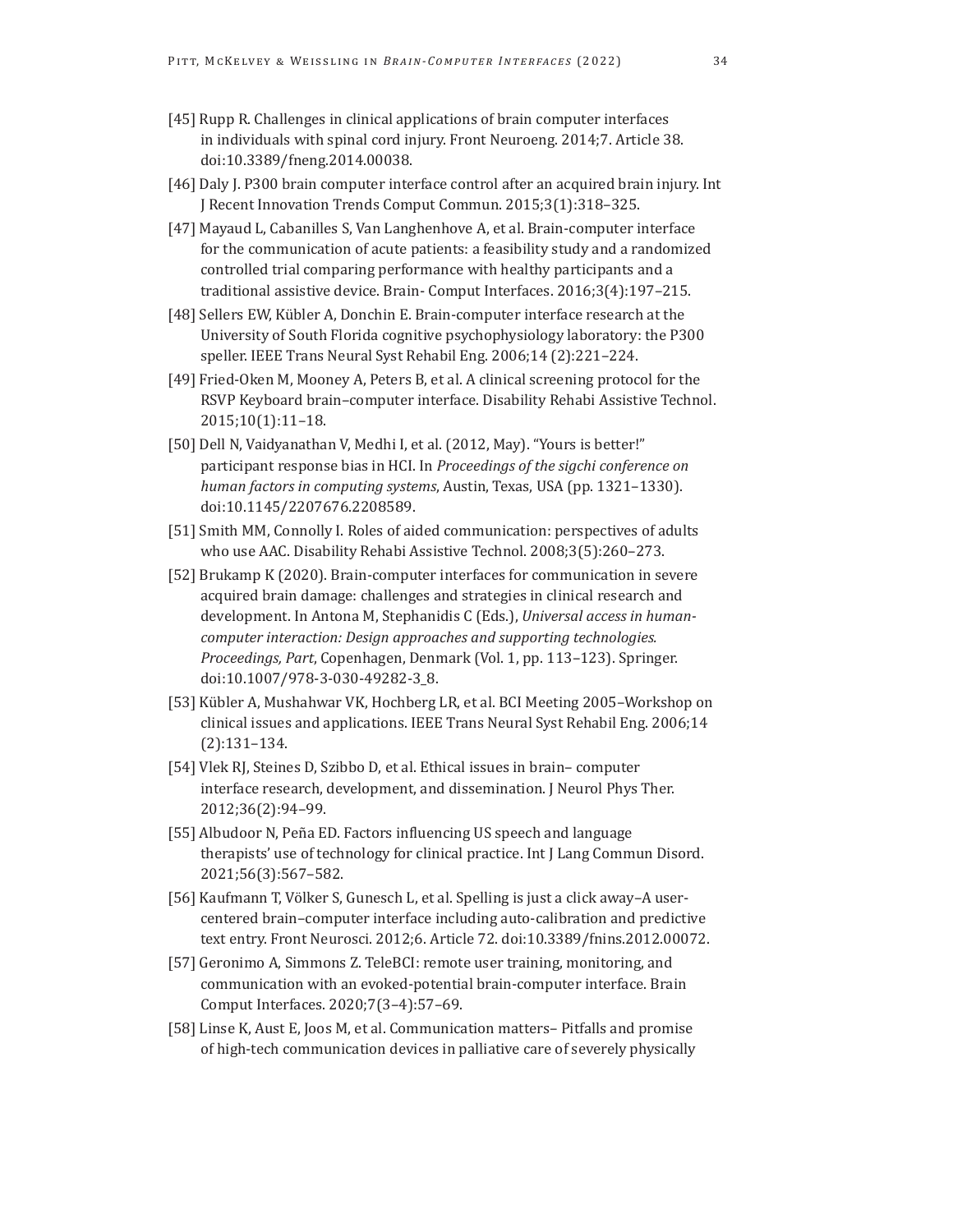disabled patients with amyotrophic lateral sclerosis. Front Neurol. 2018;9. Article 603. doi:10.3389/fneur.2018.00603.

- [59] Baxter S, Enderby P, Evans P, et al. Barriers and facilitators to the use of high-technology augmentative and alternative communication devices: a systematic review and qualitative synthesis. Int J Lang Commun Disord. 2012;47(2):115–129.
- [60] Johnson JM, Inglebret E, Jones C, et al. Perspectives of speech language pathologists regarding success versus abandonment of AAC. Augment Altern Comm. 2006;22(2):85–99. doi:10.1080/07434610500483588.
- [61] Huggins JE, Kovacs T. Brain–computer interfaces for augmentative and alternative communication: separating the reality from the hype. Perspect ASHA Spec Interest Groups. 2018;3(12):13–23.
- [62] Steve Gleason Act of 2015, Pub. L. No. 114-40, 129 Stat. 441 (2015). [https://](https://www.congress.gov/114/plaws/publ40/PLAW-114publ40.pdf) [www.congress.gov/114/plaws/publ40/PLAW-114publ40.pdf](https://www.congress.gov/114/plaws/publ40/PLAW-114publ40.pdf)
- [63] Brumberg JS, Burnison JD, Pitt KM. Using motor imagery to control braincomputer interfaces for communication. Schmorrow D, Fidopiastis C, editors. Foundations of augmented cognition: neuroergonomics and operational neuroscience (Vol. 9743, pp. 14–25). Cham, Switzerland: Springer. 2016. doi:10.1007/978-3-319-39955-3\_2.
- [64] Pitt KM, Brumberg JS. Evaluating person-centered factors associated with brain–computer interface access to a commercial augmentative and alternative communication paradigm. Assistive Technol. 2021a;Advance online publication. doi:10.1080/10400435.2021.1872737.
- [65] Zickler C, Riccio A, Leotta F, et al. A brain-computer interface as input channel for a standard assistive technology software. Clin EEG Neurosci. 2011;42(4):236–244.
- [66] Schlosser RW, Raghavendra P. Evidence-based practice in augmentative and alternative communication. Augment Altern Comm. 2004;20(1):1–21. doi:10.10 80/07434610310001621083.
- [67] Nijboer F. Technology transfer of brain-computer interfaces as assistive technology: barriers and opportunities. Ann Phys Rehabil Med. 2015;58 (1):35–38.
- [68] Ahani A, Wiegand K, Orhan U, et al. RSVP IconMessenger: icon-based braininterfaced alternative and augmentative communication. Brain-Comput Interfaces. 2014;1(3–4):192–203.
- [69] Holyfield C, Light J, Mcnaughton D, et al. Effect of AAC technology with dynamic text on the single-word recognition of adults with intellectual and developmental disabilities. Int J Speech Lang Pathol. 2020;22 (2):129–140.
- [70] Light J, McNaughton D, Weyer M, et al. Evidencebased literacy instruction for individuals who require augmentative and alternative communication: a case study of a student with multiple disabilities. Semin Speech Lang. 2008;29(2):120–132.
- [71] Mandak, K, Light, J, Boyle, S. The effects of literacy interventions on singleword reading for individuals who use aided AAC: a systematic review. Augment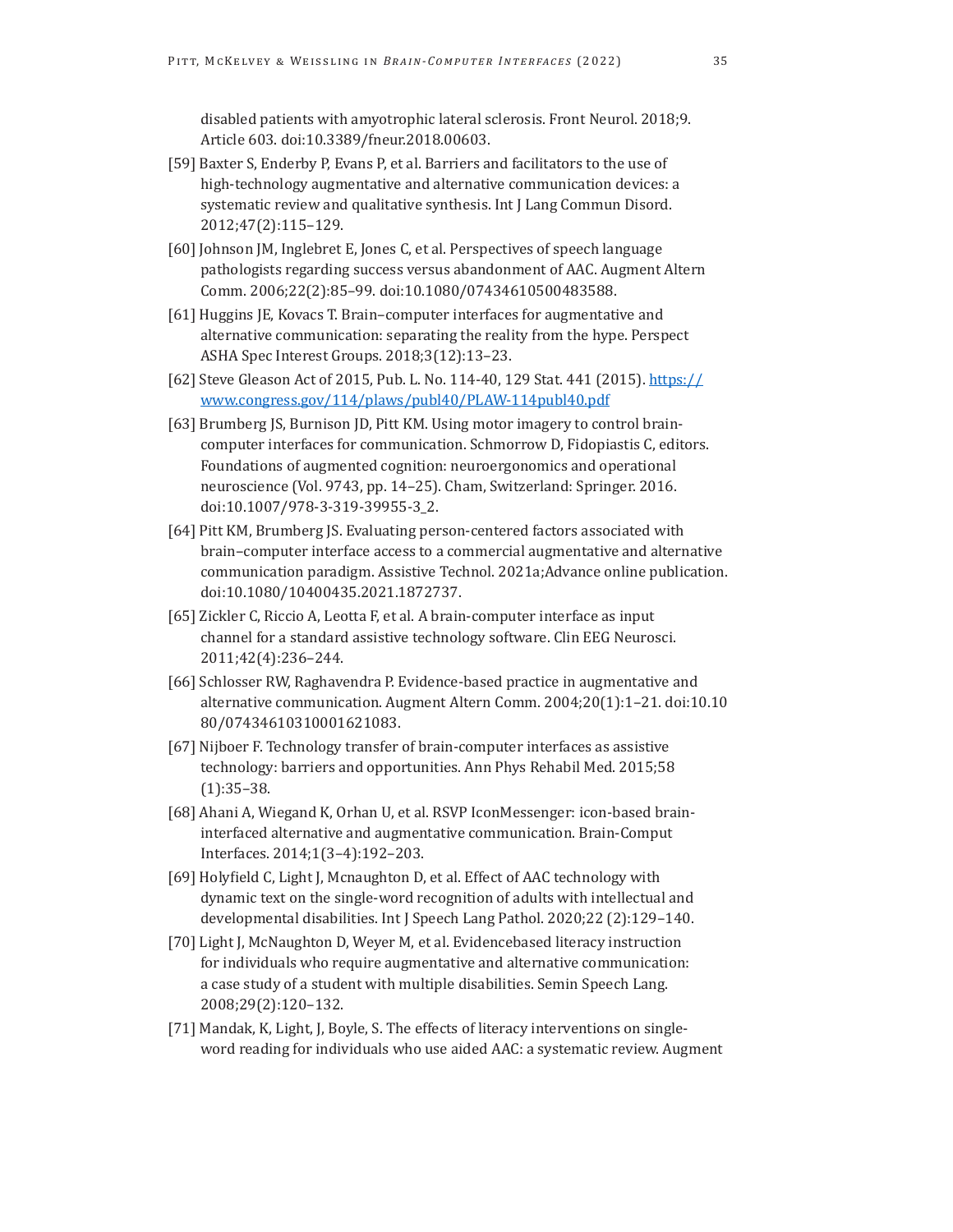Altern Comm. 2018;34(3):206–218.

- [72] Hourcade J, Everhart Pilotte T, West E, et al. A history of augmentative and alternative communication for individuals with severe and profound disabilities. Focus Autism Other Dev Disabl. 2004;19(4):235–244. doi:10.1177/ 10883576040190040501.
- [73] Sugeir S, Naylor S. Critical care and personalized or precision medicine: who needs whom? J Crit Care. 2018;43:401–405.
- [74] Light J, McNaughton D, Caron J. New and emerging AAC technology supports for children with complex communication needs and their communication partners: state of the science and future research directions. Augment Altern Comm. 2019;35(1):26–41. doi:10.1080/07434618.2018.1557251.
- [75] Hill K, Kovacs T, Shin S. Critical issues using brain-computer interfaces for augmentative and alternative communication. Arch Phys Med Rehabil. 2015;96(S3):S8–S15.
- [76] Pitt K, Brumberg J. A screening protocol incorporating brain-computer interface feature matching considerations for augmentative and alternative communication. Assistive Technol. 2018;32(3):161–172.
- [77] Andresen EM, Fried-Oken M, Peters B, et al. Initial constructs for patientcentered outcome measures to evaluate brain–computer interfaces. Disability Rehabi Assistive Technol. 2016;11(7):548–557.
- [78] Huggins JE, Krusienski D, Vansteensel MJ, et al. Workshops of the eighth international brain–computer interface meeting: BCIs: the next frontier. Brain-Comput Interfaces. 2022;1–33. doi:10.1080/2326263X.2021.2009654
- [79] World Health Organization. (2017). *Body functions*. [https://apps.who.int/](https://apps.who.int/classifications/icfbrowser/) [classifications/icfbrowser/](https://apps.who.int/classifications/icfbrowser/)
- [80] Drager K, Light J, McNaughton D. Effects of AAC interventions on communication and language for young children with complex communication needs. J Pediatr Rehabil Med. 2010;3(4):303–310.
- [81] Goethe O, Salehzadeh Niksirat K, Hirskyj-Douglas I, et al. (2019). From UX to engagement: connecting theory and practice, addressing ethics and diversity. In Antona M, Stephanidis C (Eds.), *Universal access in human-computer interaction: Theory, methods and tools. Proceedings, Part 1* (pp. 91–99). Orlando, Florida: Springer. doi:10.1007/978-3-030-23560-4\_7.
- [82] Lim H, Ku J (2019). High engagement in BCI action observation game by relevant character's movement. In Proceedings of the *2019 7th International Winter Conference on Brain-Computer Interface (BCI)*, Gangwon, Korea (South) (pp. 1–3). IEEE. Available from 10.1109/IWW-BCI.2019.8737252
- [83] McKelvey ML, Hux K, Dietz A, et al. Impact of personal relevance and contextualization on word-picture matching by people with aphasia. Am J Speech Lang Pathol. 2010;19(1):22–33.
- [84] Jones MR, Sellers EW. Faces, locations, and tools: a proposed two-stimulus P300 brain computer interface. J Neural Eng. 2019;16(3):036026. Article 036026. doi:10.1088/1741-2552/aaff22.